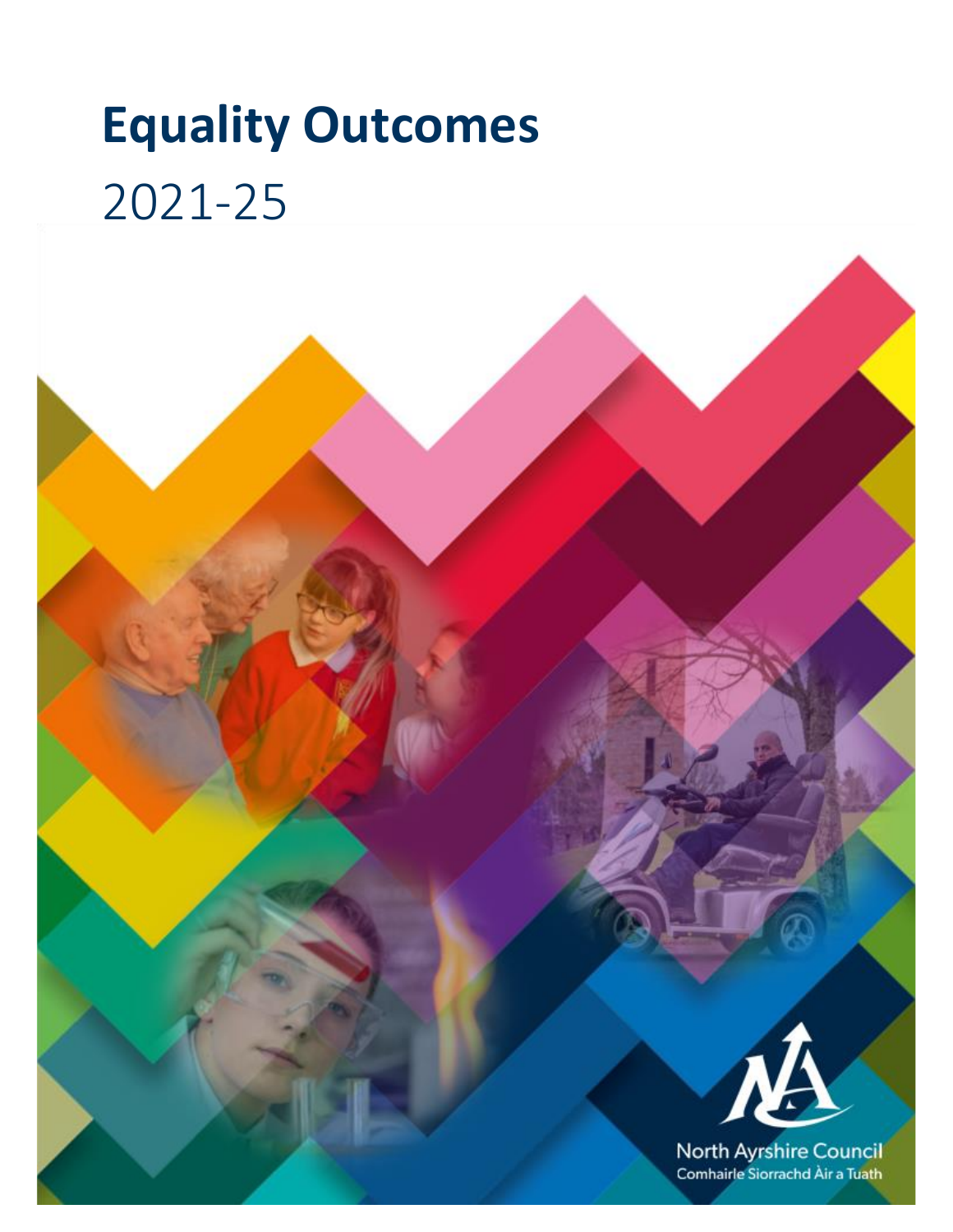### Introduction

All public authorities in Scotland must comply with the public sector Equality Duty, also known as the General Equality Duty, set out in the Equality Act 2010. We must demonstrate how we:

- Eliminate unlawful discrimination, harassment and victimisation and any other conduct that is prohibited under the Act.
- Advance equality of opportunity between people who share a relevant protected characteristic and those who do not share it.
- Foster good relations between persons who share a relevant protected characteristic and persons who do not share it.

The protected characteristics as listed in the Equality Act 2010 are age, disability, gender reassignment, marriage and civil partnership, pregnancy and maternity, race, religion and belief, sex and sexual orientation. We are all likely to have more than one protected characteristic.

This is our third set of equality outcomes building on the equality outcomes set in 2017 and 2013. Following public consultation in autumn 2020, our Ayrshire Equality Group partners (South and East Ayrshire Councils, North, South and East Health and Social Care Partnerships, Ayrshire College, Ayrshire Valuation Joint Board and NHS Ayrshire and Arran) decided to keep our existing ambitious high level outcomes as set in 2017. Each partner has agreed to develop smaller shorter-term outcomes to provide a better focus on protected groups and the key issues they face. In addition, many will continue to share the pan-Ayrshire outcomes.

By reviewing, revising and publishing equality outcomes on a regular basis, we aim to make better, fairer decisions and show that we are delivering tangible benefits for our communities and employees.

#### Accessibility and Further Information

We are constantly striving to make our Council and our reports as accessible as possible. We welcome opportunities to discuss how this can be achieved.

Corporate Equalities is part of the Corporate Policy, Performance and Elections Team. For further information or to discuss any aspect of the contents of this report please contact:

> **The Corporate Policy, Performance and Elections Team** Tel: 01294 324648 Email: NorthAyrshirePerforms@north-ayrshire.gov.uk

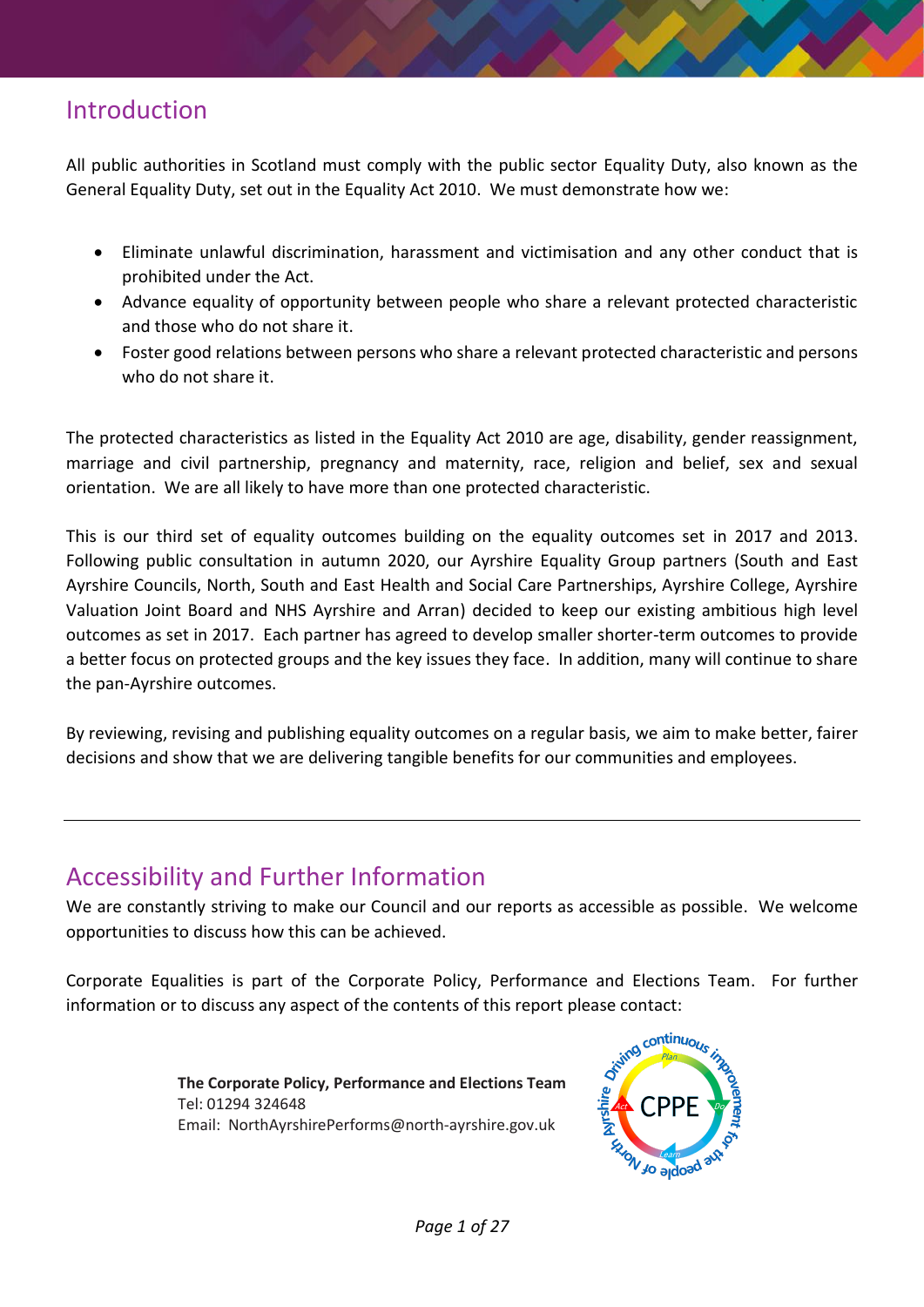## What are Equality Outcomes?

Equality Outcomes outline the improvements we are aiming to achieve through the equality actions outlined in this report. These changes may benefit individuals, groups, families, organisations or communities.

Specifically, an Equality Outcome should achieve one or more of the following:

- Eliminate discrimination
- Advance equality of opportunity
- Foster good relations

National guidance on setting equality outcomes notes that these should be proportionate and relevant to the strategic priorities of the organisations setting them. They may include both short-term and longterm outcomes for people with protected characteristics.

Our Equality Outcomes have been developed as short to medium term (one to four years) and link with our local and national outcomes as outlined in the tables within this report.

Several of the equality outcomes link with already existing policies and strategies to further embed equality and drive efforts for improvement.

### Shared Pan-Ayrshire Equality Outcomes

Due to our close working relationships with many public sector organisations, joint development of equality outcomes is undertaken through the Ayrshire Equality Partnership (AEP). As our partner organisations deliver or support services to our communities, it results in a more efficient, consistent approach. Therefore, the AEP develops a shared set of equality outcomes with each partner still maintaining individual accountability. This document outlines the activities to be undertaken by us both in partnership and as a council to address inequality.

The Covid-19 (Coronavirus) pandemic has meant our services have been focusing on helping the most vulnerable members of our society. As a result, we have extended the timescales of some of our actions for up to 24 months.

In addition, new actions have been developed which consider the impact of Covid-19. These link to our Recovery and Renewal Approach. A large focus of this approach is tackling inequality through socioeconomic disadvantage and highlights specific groups within this, such as those with disabilities and longterm health conditions as well as our young people.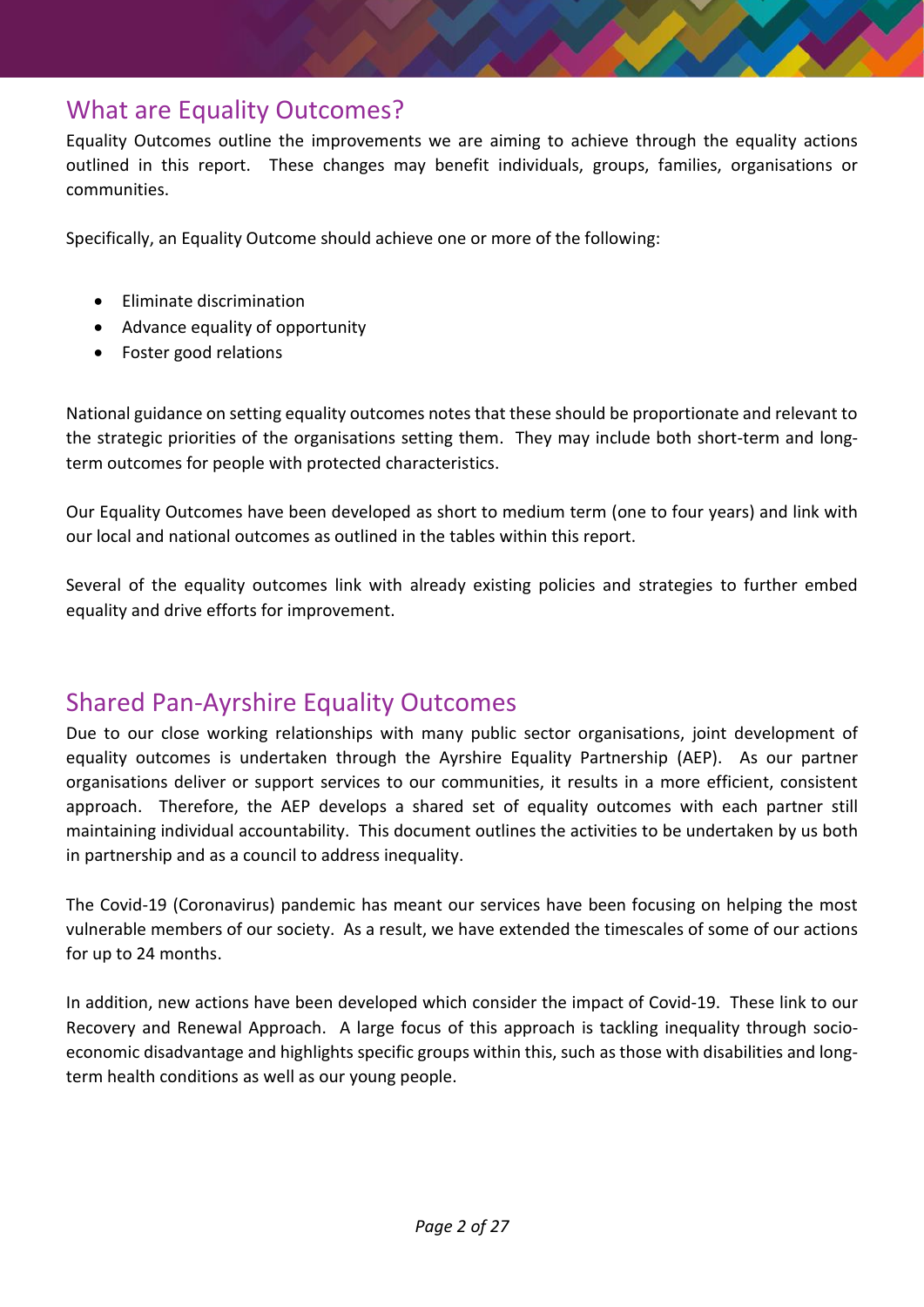### Consultation and Evidence Review

The development of Equality Outcomes was taken forward within the context of the Covid-19 pandemic to develop our shared understanding of its local impact. We reviewed the unprecedented challenges presented by the pandemic then outlined our future shared partnership priorities aligned to our recovery and renewal and national priorities.

We conducted a desk-based research and evidence review across our community planning partners to determine key information about groups that meet one or more of the protected characteristics. The review drew on the evidence collected from previous engagement and consultation exercises as well as the wider national policy context.

We undertook a consultation exercise during October and November 2020. Due to current social distancing restrictions, physical events were simply not possible. We developed an online and paperbased questionnaire to seek views from our communities and build upon previous discussion and consultation with equality groups. The outcome of the consultation can be found [here.](https://www.north-ayrshire.gov.uk/council/strategies-plans-and-policies/equality-policy-and-performance.aspx) 

We considered the national policy context in the development of our shared equality outcomes to ensure robust and effective outcomes are set for the next four years.

Our shared equality outcomes are:

- In Ayrshire, people experience safe and inclusive communities
- In Ayrshire, people have equal opportunity to access and shape our public services
- In Ayrshire, people have opportunities to fulfil their potential throughout life
- In Ayrshire, public bodies will be inclusive and diverse employers

These are each supported by local outcomes and actions as outlined in Appendix 1.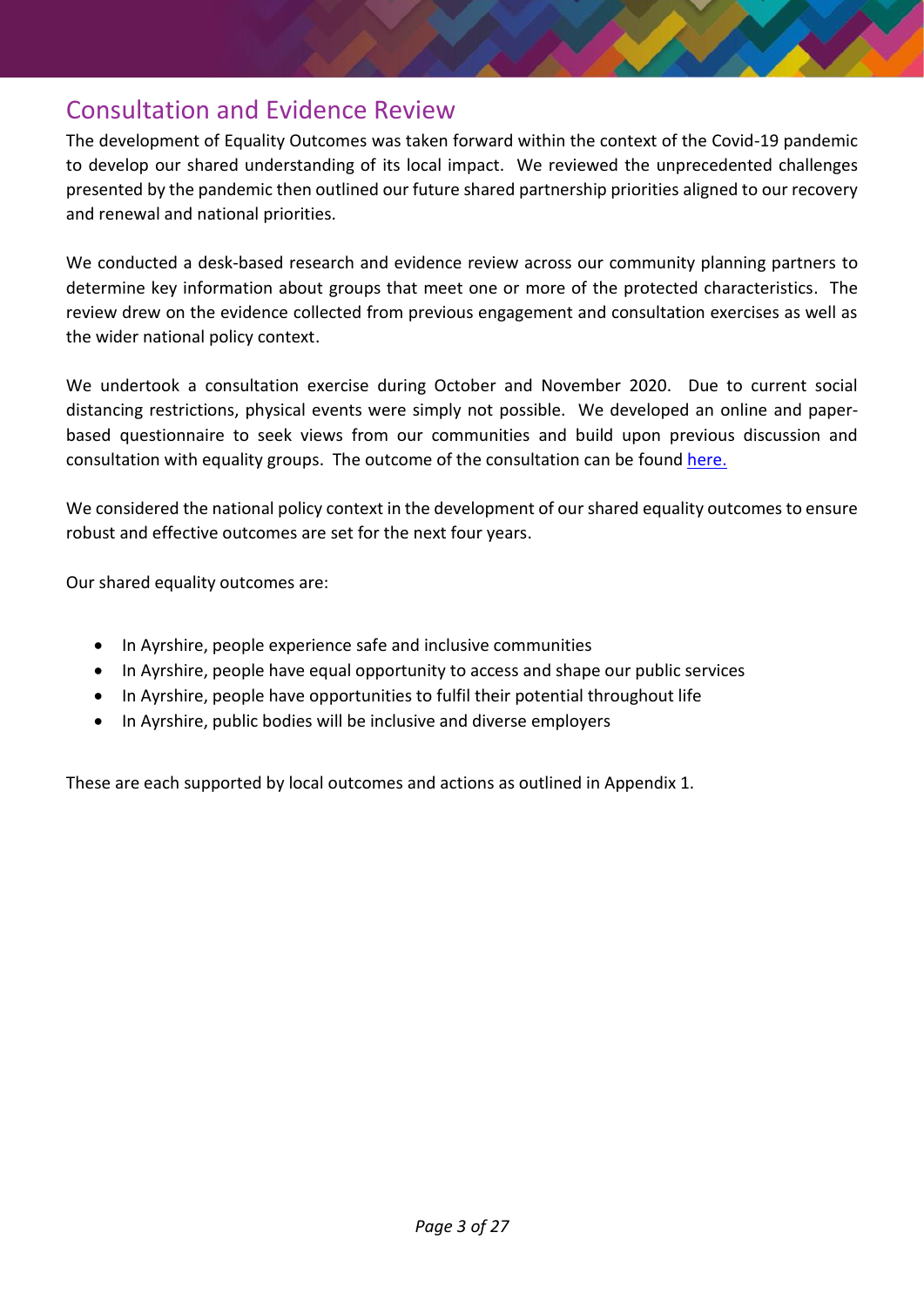#### Appendix 1 – Equality Outcomes

In Ayrshire, people experience safe and inclusive communities

> 1A: Through a variety of methods victims, witnesses and partner agencies feel more confident in reporting hate incidents

In Ayrshire, people have equal opportunity to access and shape our public services

> 2A: More disabled people, older people and women access public transport safely and in comfort with an integrated service that provides accessible information, appropriate assistance and support from transport employees

2B: Improve engagement with our services and enhance access to information for marginalised and under-represented groups

In Ayrshire, people have opportunities to fulfil their potential throughout life

> 3A: Our young people, disabled people and women have access to training and employment

3B: To continue to embed UNCRC across schools in North Ayrshire to eliminate discrimination and promote equality of opportunity in our schools and in the wider community

3C: Our young LGBT people feel supported and have access to improved digital platforms and sources of support

In Ayrshire, public bodies will be inclusive and diverse employers

> 4A: Our BAME, disabled and LGBT+ employees have safe and supportive work environments to thrive, and we are seen as an employer of choice

4B: Enhanced opportunities for people with communication difficulties to fully express their skills, personality and ability as part of the application process for employment and skills development programmes

4C: Our understanding of race employment issues is improved to ensure we maintain robust employment practices

3D: Support the integration of our refugee population into life in North Ayrshire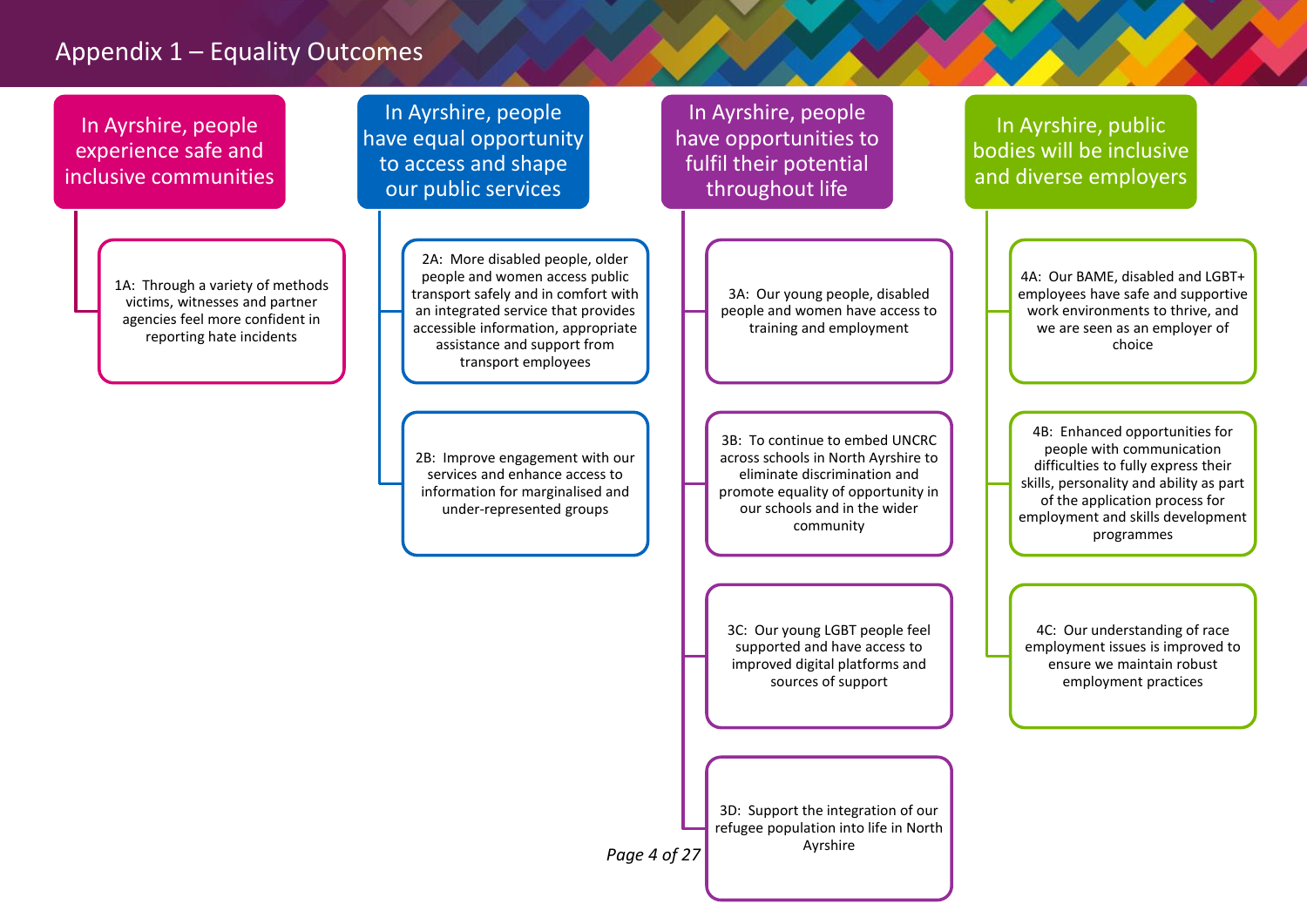| <b>Overarching Shared</b><br><b>Equality Outcome</b> | In Ayrshire, people experience safe and inclusive communities                                                                                                                                                                                                                                                                                               |
|------------------------------------------------------|-------------------------------------------------------------------------------------------------------------------------------------------------------------------------------------------------------------------------------------------------------------------------------------------------------------------------------------------------------------|
| <b>Links to National</b><br><b>Outcomes</b>          | We have tackled the significant inequalities in Scottish society<br>We have improved the life chances for children, young people and families at risk<br>We live our lives safe from crime, disorder and danger<br>We have strong, resilient and supportive communities where people take responsibility of their own<br>actions and how they affect others |
| <b>Equality Outcome1</b>                             | Through a variety of methods victims, witnesses and partner agencies feel more confident in<br>reporting hate incidents                                                                                                                                                                                                                                     |
| <b>Inequality Addressed</b>                          | People suffer hatred and violence because of their protected characteristics                                                                                                                                                                                                                                                                                |

|     | <b>Context</b>                                                                                                                                                                          | <b>Outputs</b>             | <b>Actions</b>                                                                           | <b>Measurement</b>                                                              | <b>Protected</b><br><b>Characteristics</b> | <b>General</b><br><b>Duty</b>         | <b>Lead</b><br><b>Officer and</b><br><b>Timescale</b> |
|-----|-----------------------------------------------------------------------------------------------------------------------------------------------------------------------------------------|----------------------------|------------------------------------------------------------------------------------------|---------------------------------------------------------------------------------|--------------------------------------------|---------------------------------------|-------------------------------------------------------|
| 1.1 | Hate Crime continues to rise                                                                                                                                                            | Increase people's          | Raise our awareness                                                                      |                                                                                 | Disability, Sex                            | Eliminate                             | Health                                                |
|     | and has a significant impact<br>on particular communities.                                                                                                                              | awareness of hate<br>crime | to better understand<br>hate crime                                                       |                                                                                 | Gender<br>Reassignment,                    | Discrimination                        | Improvement<br>and Equalities                         |
|     | In 2019-20 findings were:                                                                                                                                                               |                            |                                                                                          | Number of staff/Board                                                           | Race Religion and                          |                                       | Officer                                               |
|     | • an increase in the number<br>of charges reported in<br>2019-20 compared to<br>2018-19 for all categories<br>of hate crime.<br>• Racial crime remains the<br>most reported hate crime. |                            | Develop a Hate Crime<br>e-learning course<br>Work with partners to<br>raise awareness of | Members undertaking<br>training<br>Number of people<br>attending the conference | Belief, and Sexual<br>Orientation          | Advance<br>Equality of<br>Opportunity | <b>March 2023</b>                                     |
|     |                                                                                                                                                                                         |                            | hate crime with<br>community members<br>through a conference                             | Evaluation of the<br>conference                                                 |                                            | Foster Good<br>Relations              |                                                       |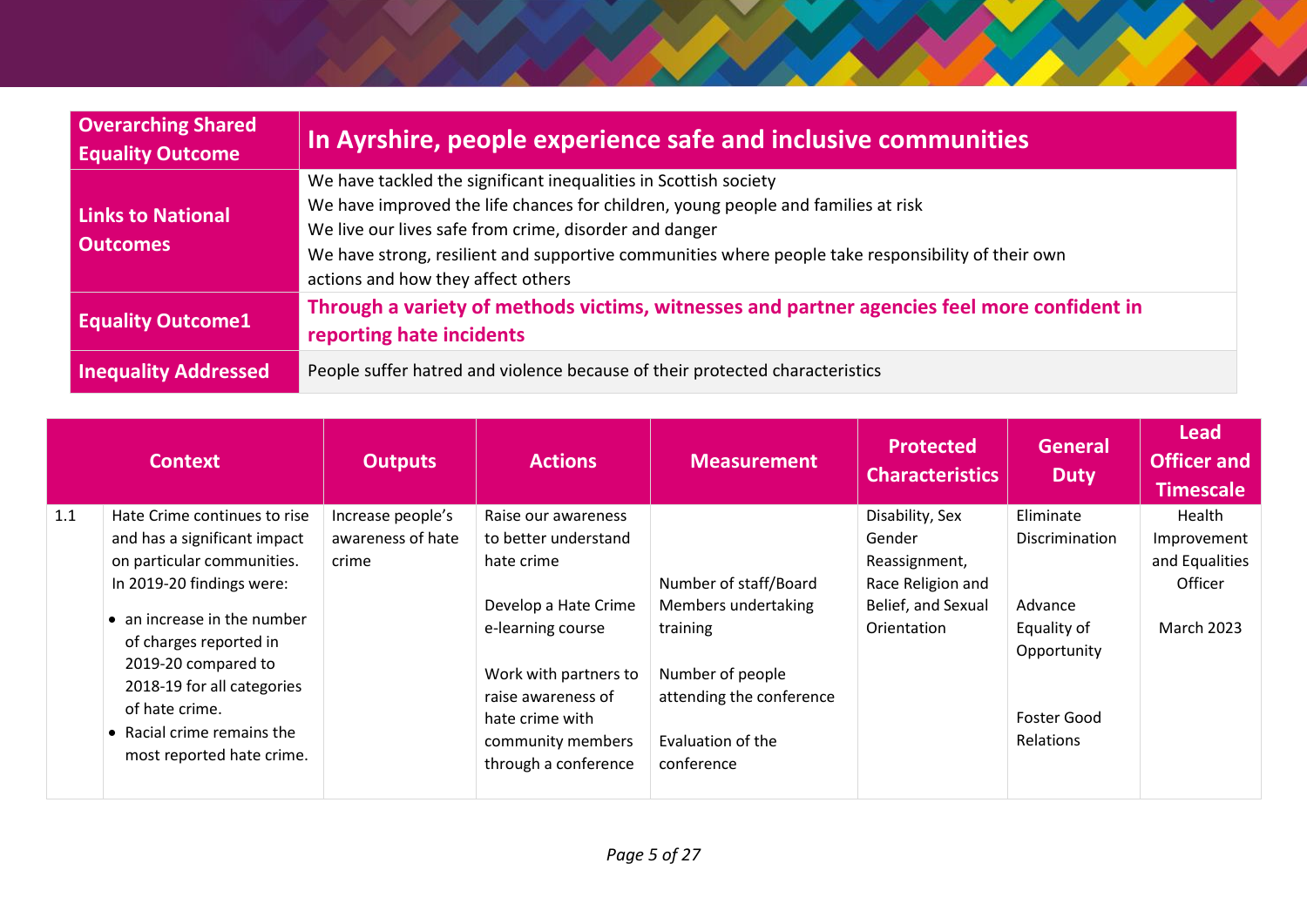| <b>Context</b>                                                                                                                                                                                                          | <b>Outputs</b>                              | <b>Actions</b>                                                                  | <b>Measurement</b>                                                                                            | <b>Protected</b><br><b>Characteristics</b>                             | <b>General</b><br><b>Duty</b> | <b>Lead</b><br><b>Officer and</b><br><b>Timescale</b> |
|-------------------------------------------------------------------------------------------------------------------------------------------------------------------------------------------------------------------------|---------------------------------------------|---------------------------------------------------------------------------------|---------------------------------------------------------------------------------------------------------------|------------------------------------------------------------------------|-------------------------------|-------------------------------------------------------|
| • Sexual orientation<br>aggravated crime is the<br>second most reported type<br>of hate crime.<br>More information can be<br>found on the Crown and<br>Procurator Fiscal Report -<br>Hate Crime in Scotland 2019-<br>20 | Improved use of<br>third-party<br>reporting | Work with partners to<br>increase the<br>awareness of third-<br>party reporting | Increased reporting via<br>third party reporting using<br>a variety of media tools<br>and promotion materials | Disability, Gender<br>Reassignment,<br>Race and Religion<br>and Belief |                               |                                                       |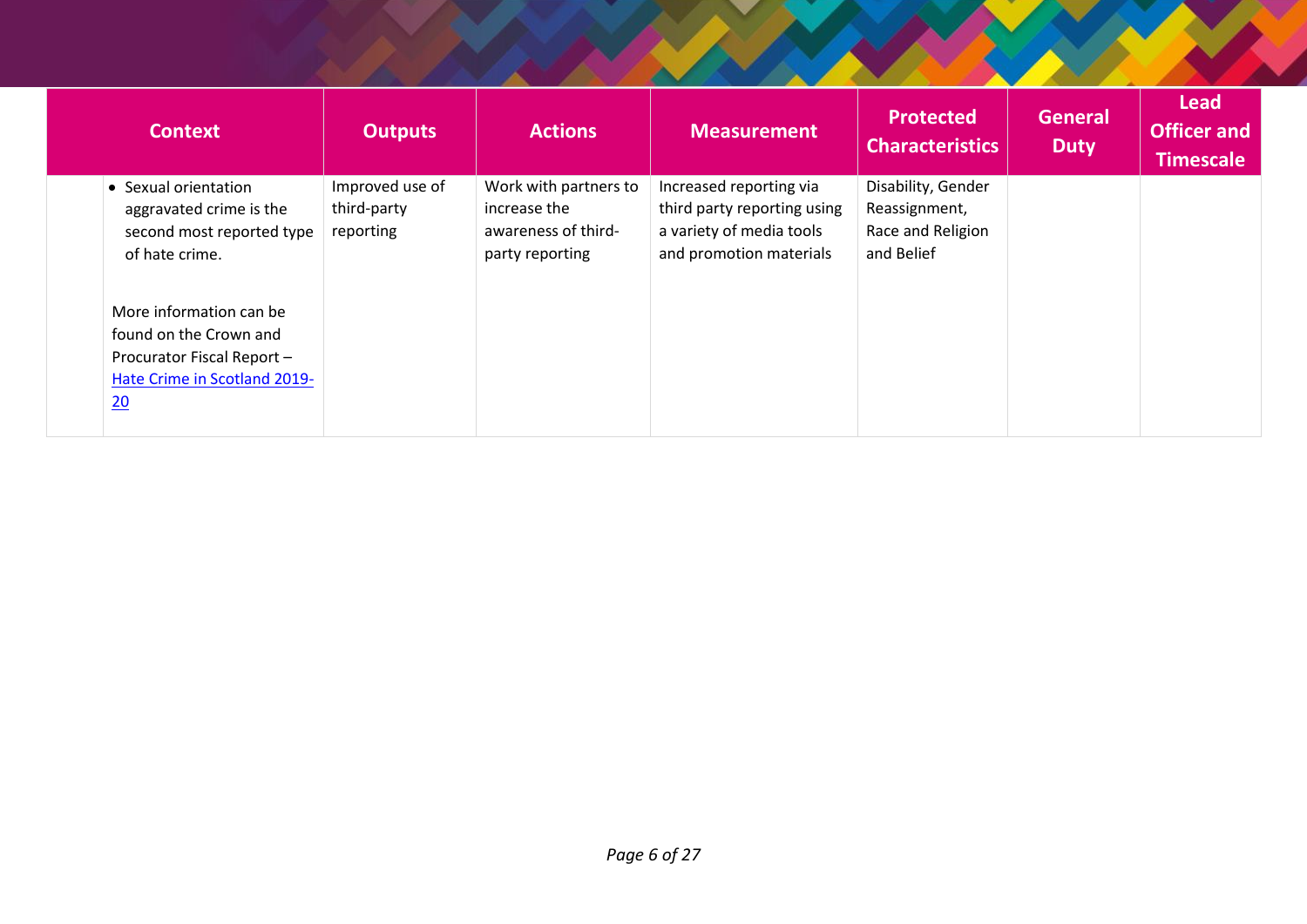| <b>Overarching Shared</b><br><b>Equality Outcome</b> | In Ayrshire, people have equal opportunity to access and shape our public services                                                                                                                                                                                                               |
|------------------------------------------------------|--------------------------------------------------------------------------------------------------------------------------------------------------------------------------------------------------------------------------------------------------------------------------------------------------|
| <b>Links to National</b><br><b>Outcomes</b>          | We have tackled the significant inequalities in Scottish society<br>We live in well-designed, sustainable places where we are able to access the amenities and services we need<br>Our public services are high quality, continually improving, efficient and responsive to local people's needs |
| <b>Equality Outcome 2A</b>                           | More disabled people, older people and women access public transport safely and in comfort with an<br>integrated service that provides accessible information, appropriate assistance and support from transport<br>employees                                                                    |
| <b>Inequality Addressed</b>                          | Disabled people, older people and women experience difficulties accessing public transport because of safety, comfort,<br>availability, connectivity, information and assistance, staff training and customer service                                                                            |

|     | <b>Context</b>                                                          | <b>Outputs</b>                         | <b>Actions</b>                      | <b>Measurement</b>           | <b>Protected</b><br><b>Characteristics</b> | <b>General</b><br><b>Duty</b> | <b>Lead</b><br><b>Officer and</b><br><b>Timescale</b> |
|-----|-------------------------------------------------------------------------|----------------------------------------|-------------------------------------|------------------------------|--------------------------------------------|-------------------------------|-------------------------------------------------------|
| 2.1 | The barriers in accessing transport<br>are well documented and this can | The barriers facing<br>disabled people | Engagement with<br>disabled people, | Framework in<br>development. | Age, Disability, Sex                       | Eliminate<br>Discrimination   | Health<br>Improvement                                 |
|     | be exacerbated in rural areas.                                          | women and older                        | women, older people                 |                              |                                            |                               | and Equalities                                        |
|     | Good access to affordable                                               | people and their                       | and organisations                   |                              |                                            |                               | <b>Officer</b>                                        |
|     | transport can support                                                   | needs are                              | including third sector              |                              |                                            |                               | alongside                                             |
|     | employment opportunities,                                               | identified                             | organisations                       |                              |                                            |                               | Growth and                                            |
|     | contribute to better outcomes in                                        |                                        |                                     |                              |                                            |                               | Investment                                            |
|     | relation to wellbeing and help                                          | The changes,                           | Meet with transport                 |                              |                                            |                               | and                                                   |
|     | tackle poverty. This also supports                                      | support and                            | providers                           |                              |                                            |                               | Regeneration                                          |
|     | the goals of the Ayrshire Growth                                        | resources required                     |                                     |                              |                                            |                               | Teams.                                                |
|     | Deal.                                                                   | are understood and                     | Consultation about                  |                              |                                            |                               |                                                       |
|     |                                                                         | agreed.                                | changes                             |                              |                                            |                               | <b>March 2025</b>                                     |
|     |                                                                         | Improvements in                        |                                     |                              |                                            |                               |                                                       |
|     |                                                                         | access to travel and                   |                                     |                              |                                            |                               |                                                       |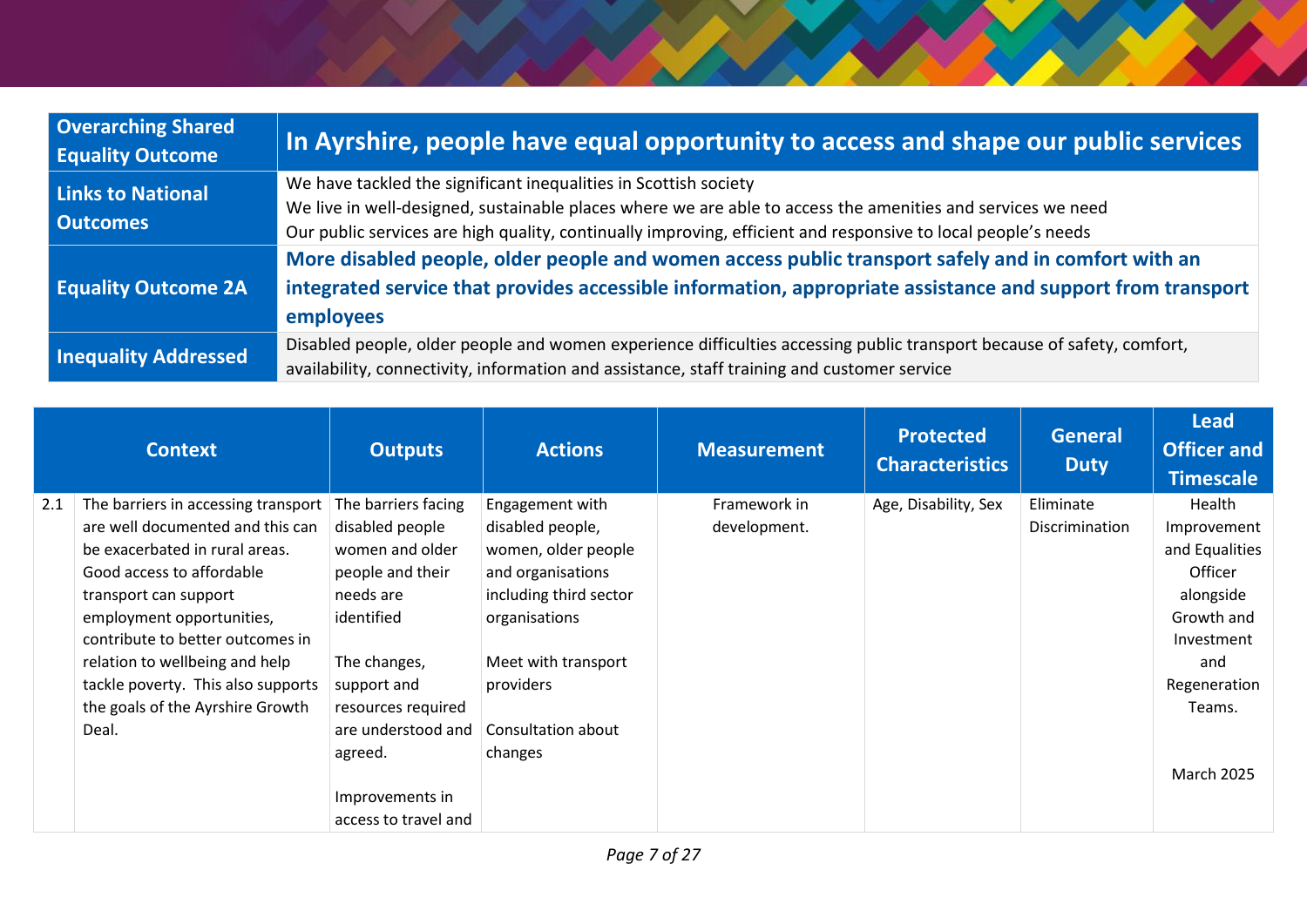| <b>Context</b> | <b>Outputs</b>           | <b>Actions</b>                                                                                                                                    | <b>Measurement</b> | <b>Protected</b><br><b>Characteristics</b> | <b>General</b><br><b>Duty</b> | <b>Lead</b><br><b>Officer and</b><br><b>Timescale</b> |
|----------------|--------------------------|---------------------------------------------------------------------------------------------------------------------------------------------------|--------------------|--------------------------------------------|-------------------------------|-------------------------------------------------------|
|                | passenger<br>assistance. | Program of support<br>and improvements<br>agreed.<br>Test and pilot new and<br>modified service<br>methods, technology,<br>vehicles and practices |                    |                                            |                               |                                                       |
|                |                          | Gather feedback and<br>revise program where<br>necessary.                                                                                         |                    |                                            |                               |                                                       |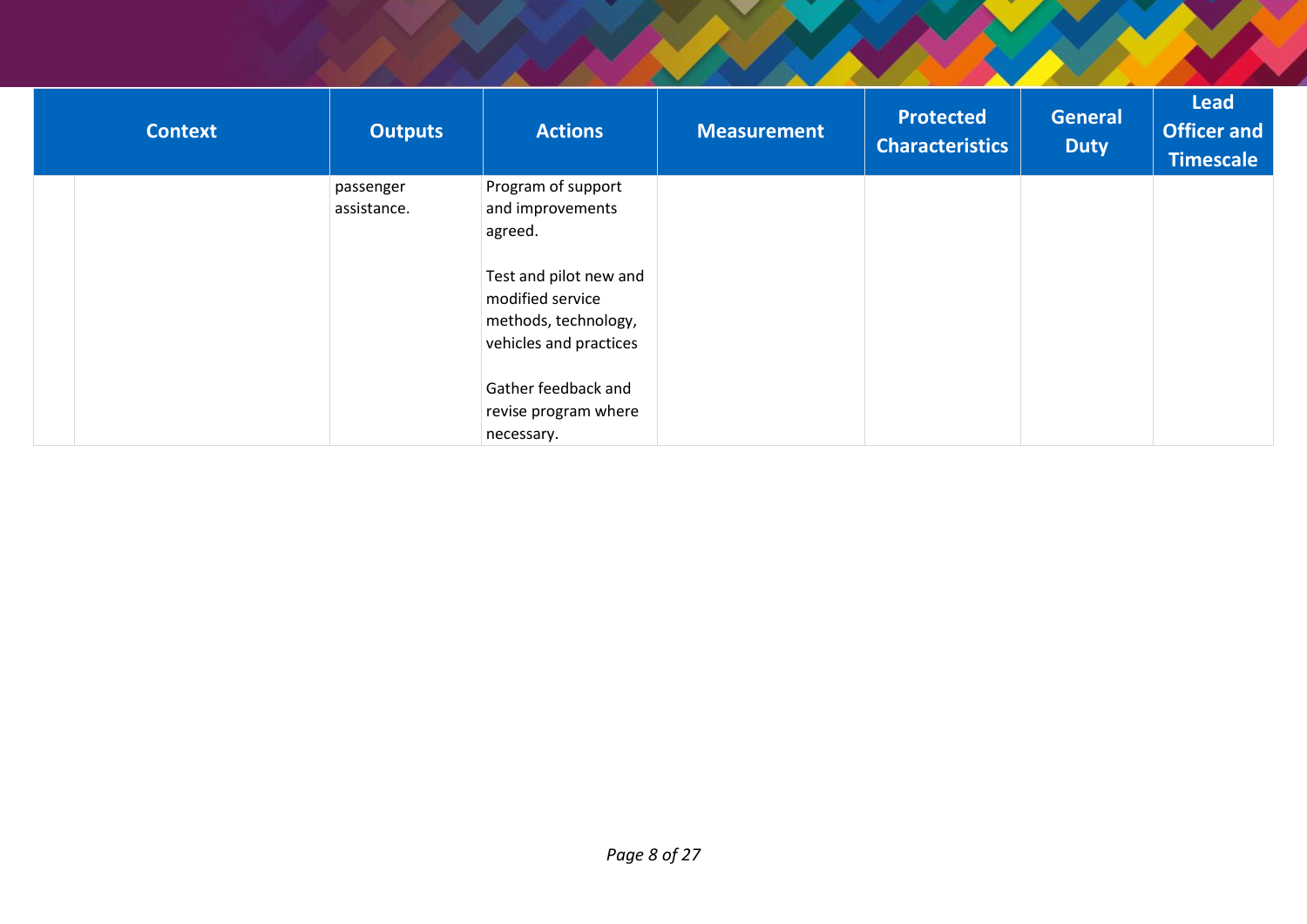| <b>Overarching Shared</b><br><b>Equality Outcome</b> | In Ayrshire, people have equal opportunity to access and shape our public services                                                                                                                                                                                                               |
|------------------------------------------------------|--------------------------------------------------------------------------------------------------------------------------------------------------------------------------------------------------------------------------------------------------------------------------------------------------|
| <b>Links to National</b><br><b>Outcomes</b>          | We have tackled the significant inequalities in Scottish society<br>We live in well-designed, sustainable places where we are able to access the amenities and services we need<br>Our public services are high quality, continually improving, efficient and responsive to local people's needs |
| <b>Equality Outcome 2B</b>                           | Improve engagement with our services and enhance access to information for marginalised and under-<br>represented groups                                                                                                                                                                         |
| <b>Inequality Addressed</b>                          | Many groups such as those who use British Sign Language or whose main language is not English can struggle to effectively<br>engage with Council services or within local communities.                                                                                                           |

|     | <b>Context</b>              | <b>Outputs</b>                  | <b>Actions</b>                            | <b>Measurement</b>                         | <b>Protected</b><br><b>Characteristics</b> | General<br><b>Duty</b> | <b>Lead</b><br><b>Officer and</b><br><b>Timescale</b> |
|-----|-----------------------------|---------------------------------|-------------------------------------------|--------------------------------------------|--------------------------------------------|------------------------|-------------------------------------------------------|
| 2.2 | In our previous action plan | Productive                      | Explore joint                             | Joint commissioned                         | Disability                                 | Eliminate              | Health                                                |
|     | the partners had agreed     | relationships with              | approach for the                          | services agreed with the                   |                                            | Discrimination         | Improvement                                           |
|     | joint commission of         | BSL user groups to              | commissioning of                          | partners.                                  |                                            |                        | and                                                   |
|     | interpretation services for | continue to                     | <b>BSL Interpretation.</b>                |                                            |                                            | Advance                | <b>Equalities</b>                                     |
|     | British Sign Language (BSL) | inform decision-                |                                           | Increased engagement                       |                                            | Equality of            | Officer                                               |
|     | services, however this has  | making.                         |                                           | with BSL users.                            |                                            | Opportunity            | (April 2022)                                          |
|     | been delayed due to the     |                                 | Work with the                             |                                            |                                            |                        |                                                       |
|     | Covid-19 pandemic.          |                                 | Council's Web                             | Webpage created.                           |                                            | Foster good            |                                                       |
|     |                             | Creation of a BSL               | Team and Sensory                          |                                            |                                            | Relations              | Web Team                                              |
|     |                             | specific landing<br>page on our | <b>Impairment Team</b><br>to create a BSL | Monitor access and<br>usage to the webpage |                                            |                        | (Sept 2021)                                           |
|     |                             | website                         | friendly landing                          |                                            |                                            |                        |                                                       |
|     |                             |                                 | page on our                               |                                            |                                            |                        |                                                       |
|     |                             |                                 | website.                                  |                                            |                                            |                        |                                                       |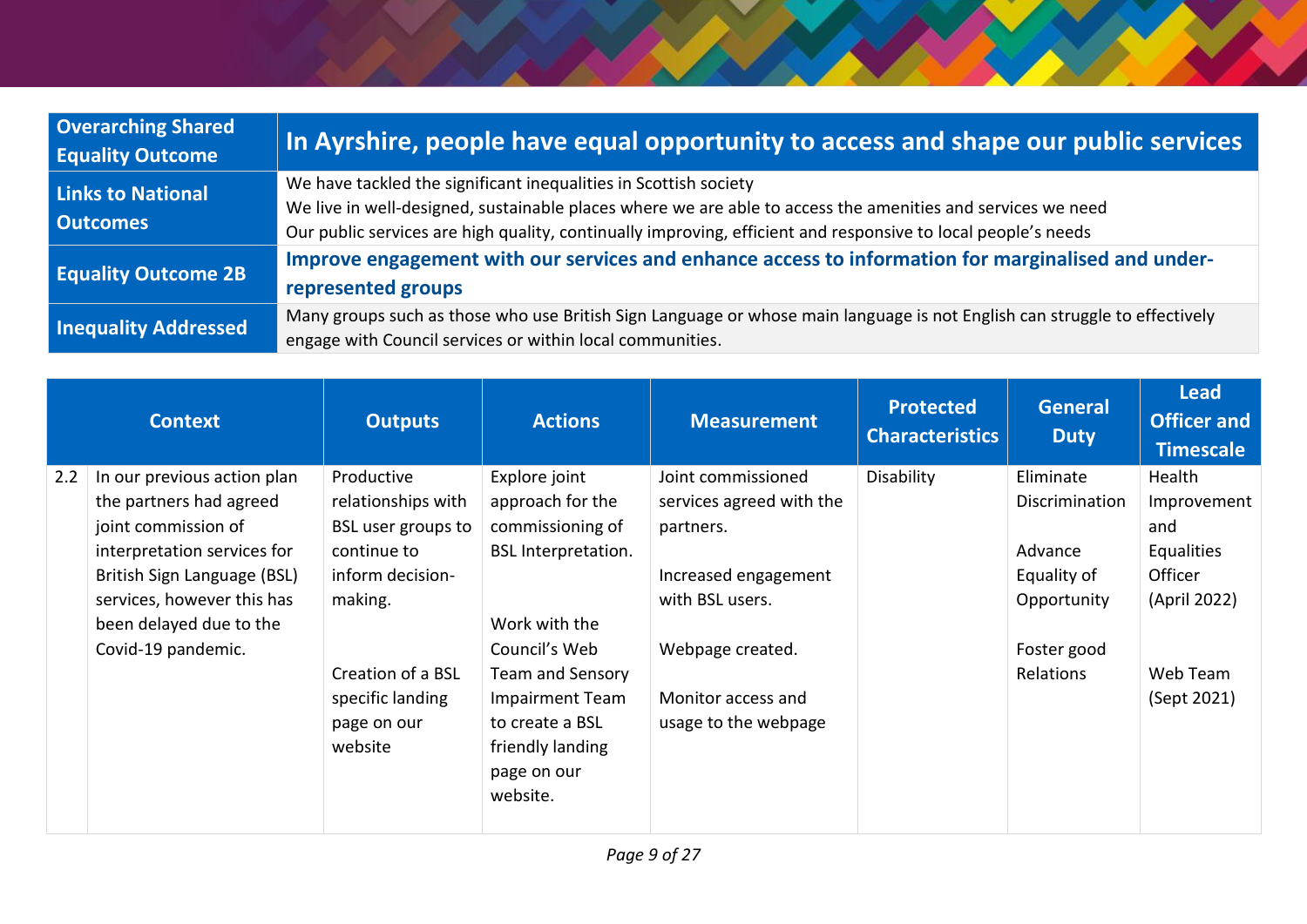|     | <b>Context</b>                                                 | <b>Outputs</b>                  | <b>Actions</b>                        | <b>Measurement</b>                         | <b>Protected</b><br><b>Characteristics</b> | General<br><b>Duty</b>   | <b>Lead</b><br><b>Officer and</b><br><b>Timescale</b> |
|-----|----------------------------------------------------------------|---------------------------------|---------------------------------------|--------------------------------------------|--------------------------------------------|--------------------------|-------------------------------------------------------|
| 2.3 | Many of our residents who<br>do not have English as their      | Creation of a<br>community      | Work with our Web<br>Team and our     | Webpage created                            | Race                                       | Advance<br>Equality of   | Web Team                                              |
|     | first language can struggle to<br>engage with Council Services | language landing<br>page on our | Connected<br><b>Communities Teams</b> | Monitor access and<br>usage to the webpage |                                            | Opportunity              | Connected<br>Communities                              |
|     | and within local<br>communities without                        | website.                        | to create a<br>community              |                                            |                                            | Foster good<br>Relations | Teams                                                 |
|     | additional interpretation<br>support.                          |                                 | language landing<br>page for North    |                                            |                                            |                          | Health<br>Improvement                                 |
|     |                                                                |                                 | Ayrshire residents                    |                                            |                                            |                          | and<br>Equalities<br>Officer                          |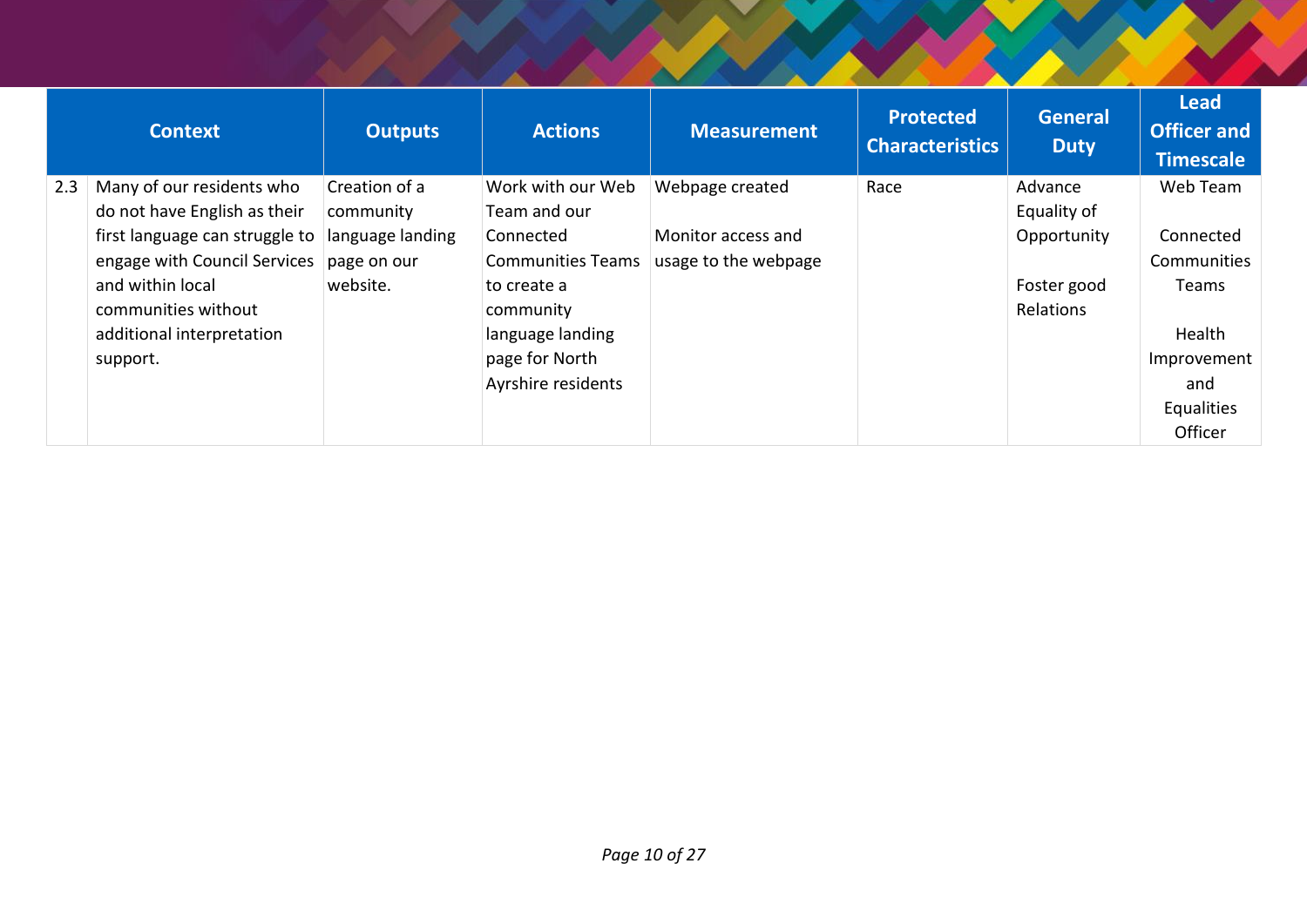| <b>Overarching Shared</b><br><b>Equality Outcome</b> | In Ayrshire, people have opportunities to fulfil their potential throughout life                                                                                                                                                                                                                                                                                                                                                      |
|------------------------------------------------------|---------------------------------------------------------------------------------------------------------------------------------------------------------------------------------------------------------------------------------------------------------------------------------------------------------------------------------------------------------------------------------------------------------------------------------------|
| <b>National Outcomes</b>                             | We realise our full economic potential with more and better employment opportunities for our people<br>We are better educated, more skilled and more successful, renowned for our research and innovation<br>Our young people are successful learners, confident individuals, effective contributors and responsible citizens<br>Our children have the best start in life and are ready to succeed<br>We live longer, healthier lives |
| <b>Equality Outcome 3 A</b>                          | Our young people, disabled people and women have access to training and employment                                                                                                                                                                                                                                                                                                                                                    |
| <b>Inequality Addressed</b>                          | Young people, disabled people and women have barriers to accessing training and employment opportunities                                                                                                                                                                                                                                                                                                                              |

|     | <b>Context</b>               | <b>Outputs</b>     | <b>Actions</b>           | <b>Measurement</b>     | <b>Protected</b><br><b>Characteristics</b> | General<br><b>Duty</b> | <b>Lead</b><br><b>Officer and</b><br><b>Timescale</b> |
|-----|------------------------------|--------------------|--------------------------|------------------------|--------------------------------------------|------------------------|-------------------------------------------------------|
| 3.1 | The Ayrshire Growth Deal     | To provide         | Provide support for      | Number of people       | Disability and Sex                         | Eliminate              | Growth and                                            |
|     | (AGD) aims to create         | support to access  | unemployed, in           | who declare a          |                                            | Discrimination         | Investment                                            |
|     | employment opportunities     | employment to      | particularly people with | disability             |                                            |                        | Teams                                                 |
|     | through a Healthy Economy.   | reduce health as   | disabilities and women,  | accessing              |                                            | Advance                |                                                       |
|     | Like many areas that have    | a constraint to    | residents to overcome    | employability services |                                            | Equality of            | Health                                                |
|     | post-industrial decline,     | build an inclusive | health barriers to       |                        |                                            | Opportunity            | Improvement                                           |
|     | Ayrshire has suffered a poor | economy            | economic activity        | Number of women        |                                            |                        | and                                                   |
|     | health record, including     |                    |                          | accessing              |                                            |                        | Equalities                                            |
|     | long-term health issues and  |                    | To support residents to  | employability services |                                            |                        | Officer -                                             |
|     | disability. Research has     |                    | retain employment by     |                        |                                            |                        | <b>March 2023</b>                                     |
|     | shown that work and health   |                    | addressing health        | Number of people       |                                            |                        | and March                                             |
|     | are inextricably linked and  |                    | barriers                 | who declare a          |                                            |                        | 2025                                                  |
|     | that working can improve     |                    |                          | disability accessing   |                                            |                        |                                                       |
|     | health. The AGD Inclusive    |                    | Support local business   | full case management   |                                            |                        |                                                       |
|     | Diagnostic Tool identified   |                    | to access health related |                        |                                            |                        |                                                       |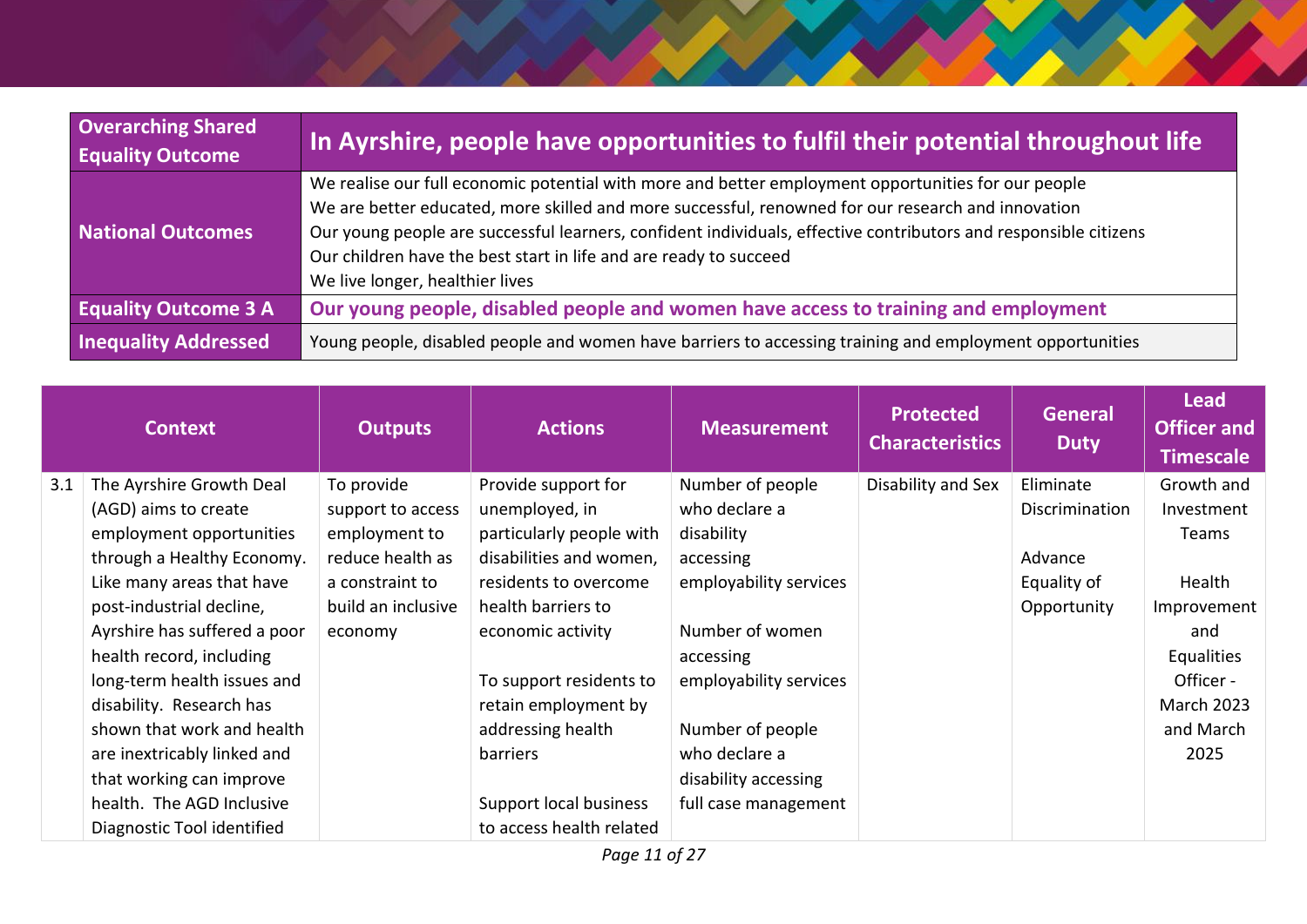| <b>Context</b>                                                                                                                                                                                                                                                                                                                                                                                                                                                                                                                                                                                            | <b>Outputs</b>                                                                                                                                            | <b>Actions</b>                                                                                                                                                                                                                                                                                                                                                                                                                                          | <b>Measurement</b>                                                                                                                                                                                                                                                                                                                                     | <b>Protected</b><br><b>Characteristics</b>                                                                                                                                     | <b>General</b><br><b>Duty</b>          | Lead<br><b>Officer and</b><br><b>Timescale</b>                                           |
|-----------------------------------------------------------------------------------------------------------------------------------------------------------------------------------------------------------------------------------------------------------------------------------------------------------------------------------------------------------------------------------------------------------------------------------------------------------------------------------------------------------------------------------------------------------------------------------------------------------|-----------------------------------------------------------------------------------------------------------------------------------------------------------|---------------------------------------------------------------------------------------------------------------------------------------------------------------------------------------------------------------------------------------------------------------------------------------------------------------------------------------------------------------------------------------------------------------------------------------------------------|--------------------------------------------------------------------------------------------------------------------------------------------------------------------------------------------------------------------------------------------------------------------------------------------------------------------------------------------------------|--------------------------------------------------------------------------------------------------------------------------------------------------------------------------------|----------------------------------------|------------------------------------------------------------------------------------------|
| protected characteristics<br>such as Age (young people)<br>and long-term ill-health and<br>disability some of the key<br>barriers to employment.                                                                                                                                                                                                                                                                                                                                                                                                                                                          |                                                                                                                                                           | supports to improve<br>retention and<br>productivity of their<br>workforce                                                                                                                                                                                                                                                                                                                                                                              | Number of women<br>accessing full case<br>management                                                                                                                                                                                                                                                                                                   |                                                                                                                                                                                |                                        |                                                                                          |
| <b>Equal Supported</b><br>3.2<br><b>Employment Service are</b><br>aiming to provide<br>opportunities for those with<br>Disabilities where their<br>academic achievement has<br>been prohibitive to their<br>career development. It is<br>accepted that to progress<br>within a chosen career<br>academic study is required<br>to progress within a high<br>number of fields. By<br>providing solid practical<br>hands on experience in a<br>sector it is anticipated that<br>those with neuro diverse<br>disabilities will have the<br>ability to progress towards<br>fulfilling long term<br>employment. | To provide paid<br>work experience<br>placements<br>focussing on<br>training and<br>development of<br>practical skills<br>such as within<br>Horticulture. | To offer candidates the<br>opportunity of paid<br>work experience in the<br>Horticulture industry<br>whilst working<br>alongside several local<br>organisations creating a<br>Community Garden.<br>To provide additional<br>practical training via the<br>Royal Horticultural<br>Society awards scheme<br>which should result in a<br>solid knowledge and<br>experience base for<br>future permanent<br>employment within the<br>Horticulture industry. | Number of clients<br>wishing to participate<br>in the project.<br>Monitoring of the<br>range of disabilities<br>being supported.<br>Number of clients<br>achieving full time<br>employment at end of<br>project.<br>Monitoring success<br>rate of those<br>participating in RHS<br>training modules.<br>Participant feedback<br>on success of project. | Disability and<br>young people<br>(There are no<br>age, race or sex<br>restrictions in<br>participating and<br>it will likely<br>benefit others<br>within our<br>communities.) | Advance<br>equality and<br>opportunity | Programme<br>Manager,<br>Equal<br>Supported<br>Employment<br><b>Review April</b><br>2022 |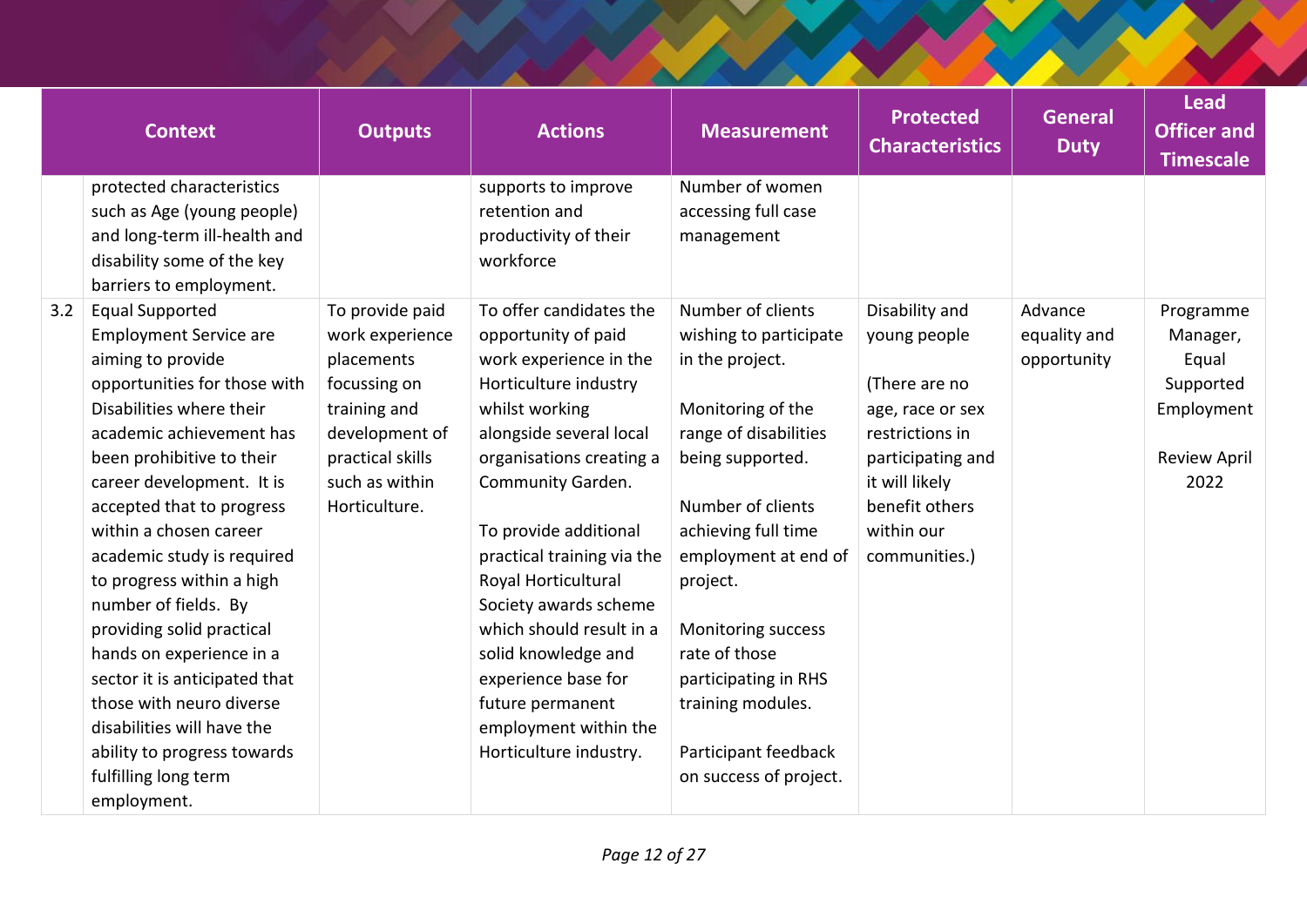| <b>Context</b> | <b>Outputs</b> | <b>Actions</b> | <b>Measurement</b>                                                                                                 | <b>Protected</b><br><b>Characteristics</b> | <b>General</b><br><b>Duty</b> | <b>Lead</b><br><b>Officer and</b><br><b>Timescale</b> |
|----------------|----------------|----------------|--------------------------------------------------------------------------------------------------------------------|--------------------------------------------|-------------------------------|-------------------------------------------------------|
|                |                |                | Level of continued<br><b>Employment support</b><br>being delivered to<br>participants during<br>and after project. |                                            |                               |                                                       |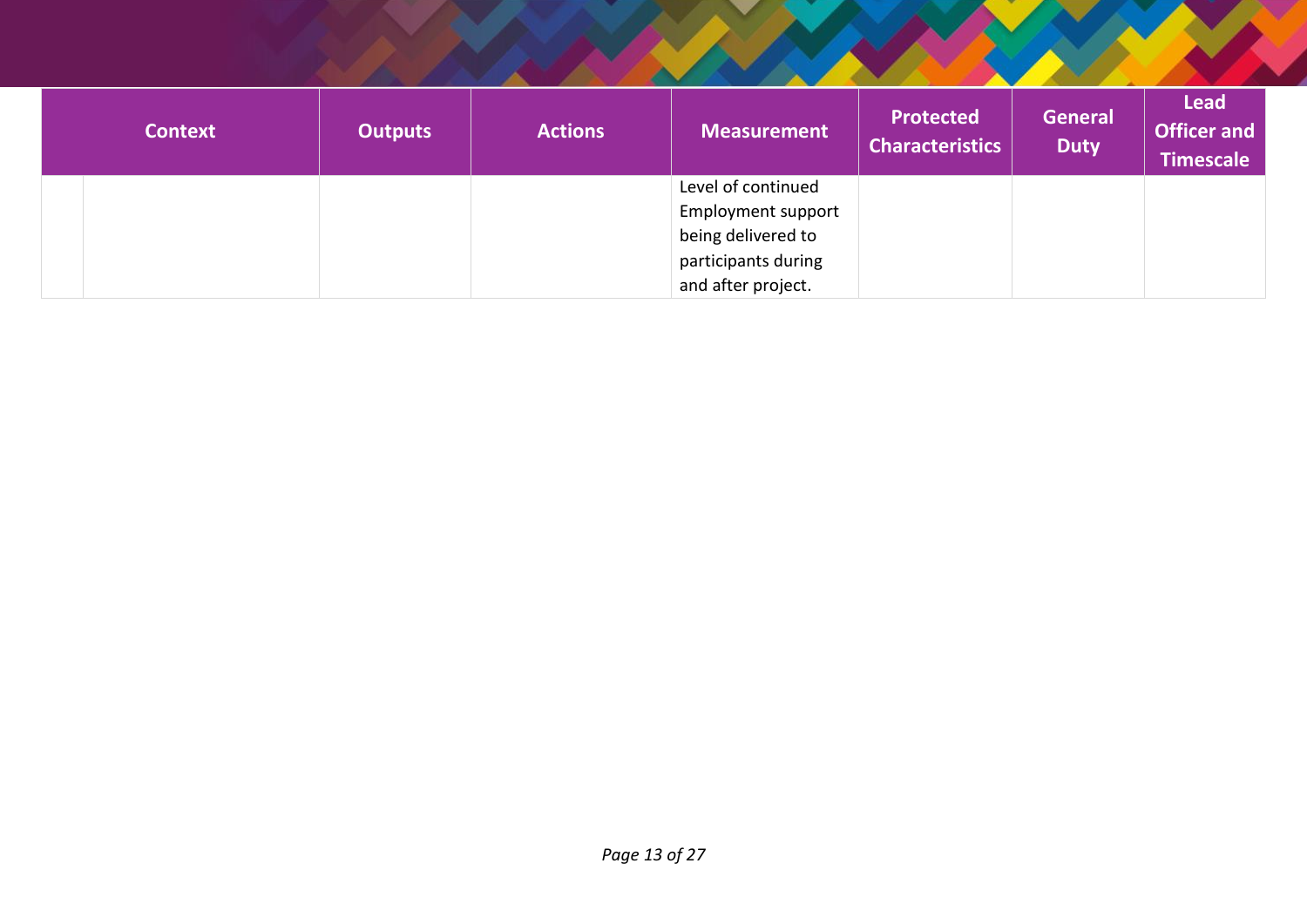| <b>Overarching Shared</b><br><b>Equality Outcome</b> | In Ayrshire, people have opportunities to fulfil their potential throughout life                                                                                                                                                                                                                                                                                                                                                      |
|------------------------------------------------------|---------------------------------------------------------------------------------------------------------------------------------------------------------------------------------------------------------------------------------------------------------------------------------------------------------------------------------------------------------------------------------------------------------------------------------------|
| <b>National Outcomes</b>                             | We realise our full economic potential with more and better employment opportunities for our people<br>We are better educated, more skilled and more successful, renowned for our research and innovation<br>Our young people are successful learners, confident individuals, effective contributors and responsible citizens<br>Our children have the best start in life and are ready to succeed<br>We live longer, healthier lives |
| <b>Equality Outcome 3 B</b>                          | To continue to embed UNCRC across schools in North Ayrshire to eliminate discrimination and<br>promote equality of opportunity in our schools and the wider community                                                                                                                                                                                                                                                                 |
| <b>Inequality Addressed</b>                          | There is a lack of a shared understanding of everyone's rights and a commitment to respect one's own and other<br>people's rights                                                                                                                                                                                                                                                                                                     |

|     | <b>Context</b>                   | <b>Outputs</b>           | <b>Actions</b>            | <b>Measurement</b>      | <b>Protected</b><br><b>Characteristics</b> | General<br><b>Duty</b> | <b>Lead</b><br><b>Officer and</b><br><b>Timescale</b> |
|-----|----------------------------------|--------------------------|---------------------------|-------------------------|--------------------------------------------|------------------------|-------------------------------------------------------|
| 3.3 | <b>Rights Respecting Schools</b> | All schools in North     | Support the               | An increase in Schools  | All protected                              | Eliminate              | Inclusion                                             |
|     | The UNICEF UK Rights             | Ayrshire are registered  | embedding of              | achieving Bronze        | characteristics                            | Discrimination         | Senior                                                |
|     | <b>Respecting Schools Award</b>  | with the UNICEF          | children's rights         | status                  |                                            |                        | Manager                                               |
|     | (RRSA) supports schools          | <b>Rights Respecting</b> | across the curriculum     |                         |                                            | Advance                | Education                                             |
|     | across the UK to embed           | Schools programme        | and within Child          | An increase in schools  |                                            | Equality of            |                                                       |
|     | UNCRC in their ethos,            |                          | Protection and            | achieving Silver status |                                            | Opportunity            | <b>March 2023</b>                                     |
|     | practice and culture             |                          | <b>Additional Support</b> |                         |                                            |                        |                                                       |
|     |                                  |                          | Needs practices           | Increase in schools     |                                            | Foster positive        |                                                       |
|     |                                  |                          |                           | achieving Gold          |                                            | relationships          |                                                       |
|     |                                  |                          |                           |                         |                                            |                        |                                                       |
|     |                                  |                          |                           |                         |                                            |                        |                                                       |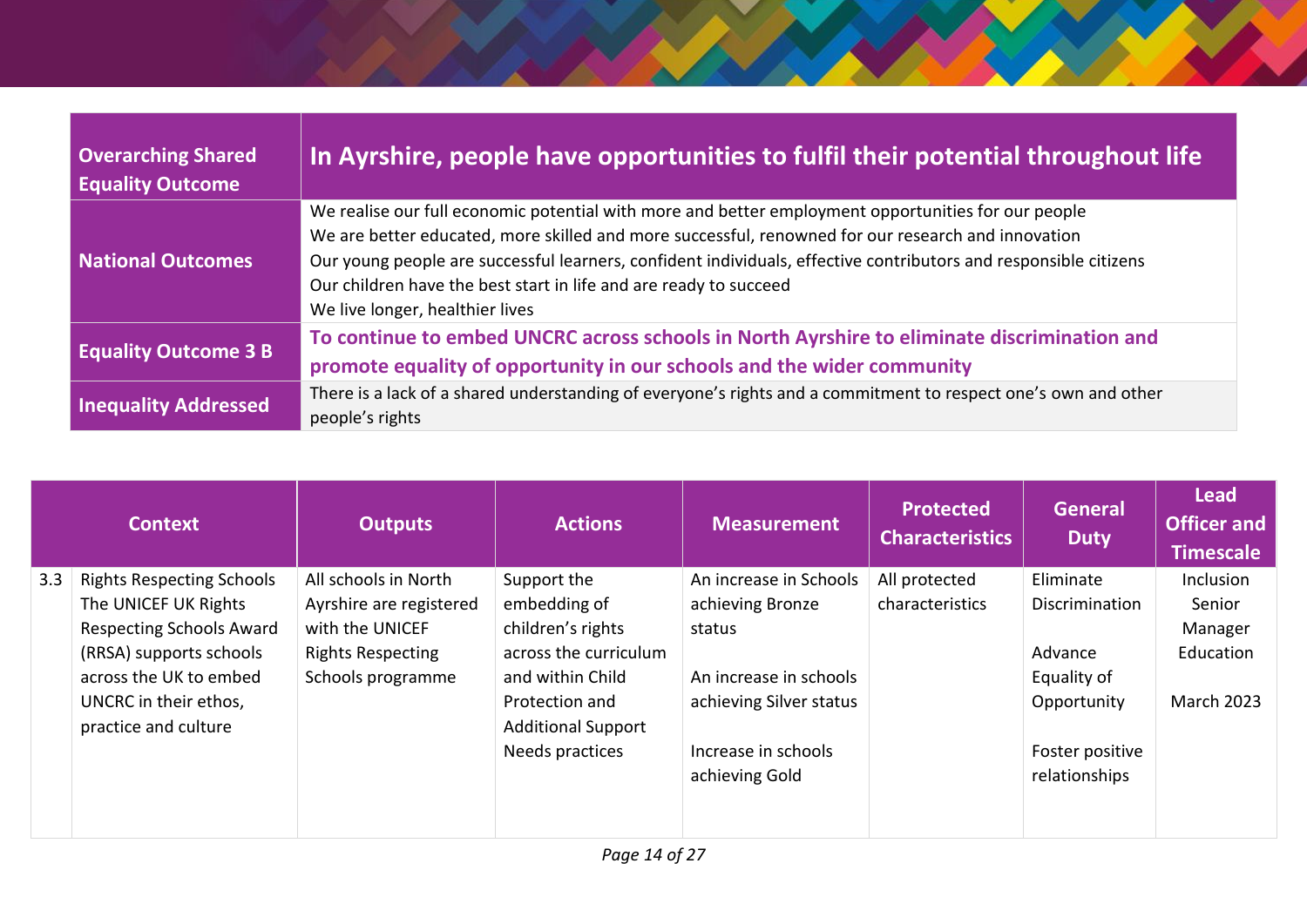| <b>Context</b> |                                                                                                                                         | <b>Outputs</b>                                                                                                             | <b>Actions</b>                                                                | <b>Measurement</b>                                                                | <b>Protected</b><br><b>Characteristics</b> | <b>General</b><br><b>Duty</b>         | <b>Lead</b><br><b>Officer and</b><br><b>Timescale</b> |
|----------------|-----------------------------------------------------------------------------------------------------------------------------------------|----------------------------------------------------------------------------------------------------------------------------|-------------------------------------------------------------------------------|-----------------------------------------------------------------------------------|--------------------------------------------|---------------------------------------|-------------------------------------------------------|
| 3.4            | Promote Children and<br>Young People's rights in<br>line with revised Child                                                             | All schools in North<br>Ayrshire recognise<br>Children and Young                                                           | Implement the<br>Children and Young<br>People's voice in Child                | % Children and Young<br>People's views views<br>within Children and               | All protected<br>characteristics           | Advance<br>equality of<br>opportunity | Inclusion<br>Senior<br>Manager                        |
|                | Protection / Additional<br><b>Supports Needs Legislation</b>                                                                            | People's rights in their<br>Child Protection and<br><b>Additional Support</b><br>Needs processes.                          | Protection and<br><b>Additional Support</b><br>Needs planning<br>(Article 12) | Young People<br><b>Additional Support</b><br>Needs and Child<br>Protection Plans. |                                            |                                       | Education<br>(March 2023)                             |
| 3.5            | <b>Mentors in Violence</b><br>Prevention (MVP) is a peer<br>mentoring programme<br>that gives young people<br>the chance to explore and | Mentors and mentees<br>will be more aware of<br>the issues related to<br>violence, gender-based<br>violence and bullying - | Establish MVP in two<br>secondaries, followed<br>by further<br>secondaries.   | Instances of violence<br>reporting rises and<br>steps to intervene<br>taken.      |                                            |                                       | Inclusion<br>Senior<br>Manager<br>Education           |
|                | challenge the attitudes,<br>beliefs and cultural norms<br>that underpin gender-<br>based violence, bullying<br>and other forms of       | initially in two<br>secondaries extended<br>in subsequent years<br>Pupils are empowered                                    |                                                                               | Pupils will feel safer in<br>school.<br>Relationships<br>between older and        |                                            |                                       | (March 2023)                                          |
|                | violence.*                                                                                                                              | as active bystanders<br>with the knowledge<br>ability to support and<br>challenge their peers in                           |                                                                               | younger pupils will<br>strengthen.<br>Leadership                                  |                                            |                                       |                                                       |
|                |                                                                                                                                         | a safe way.                                                                                                                |                                                                               | qualifications will rise.                                                         |                                            |                                       |                                                       |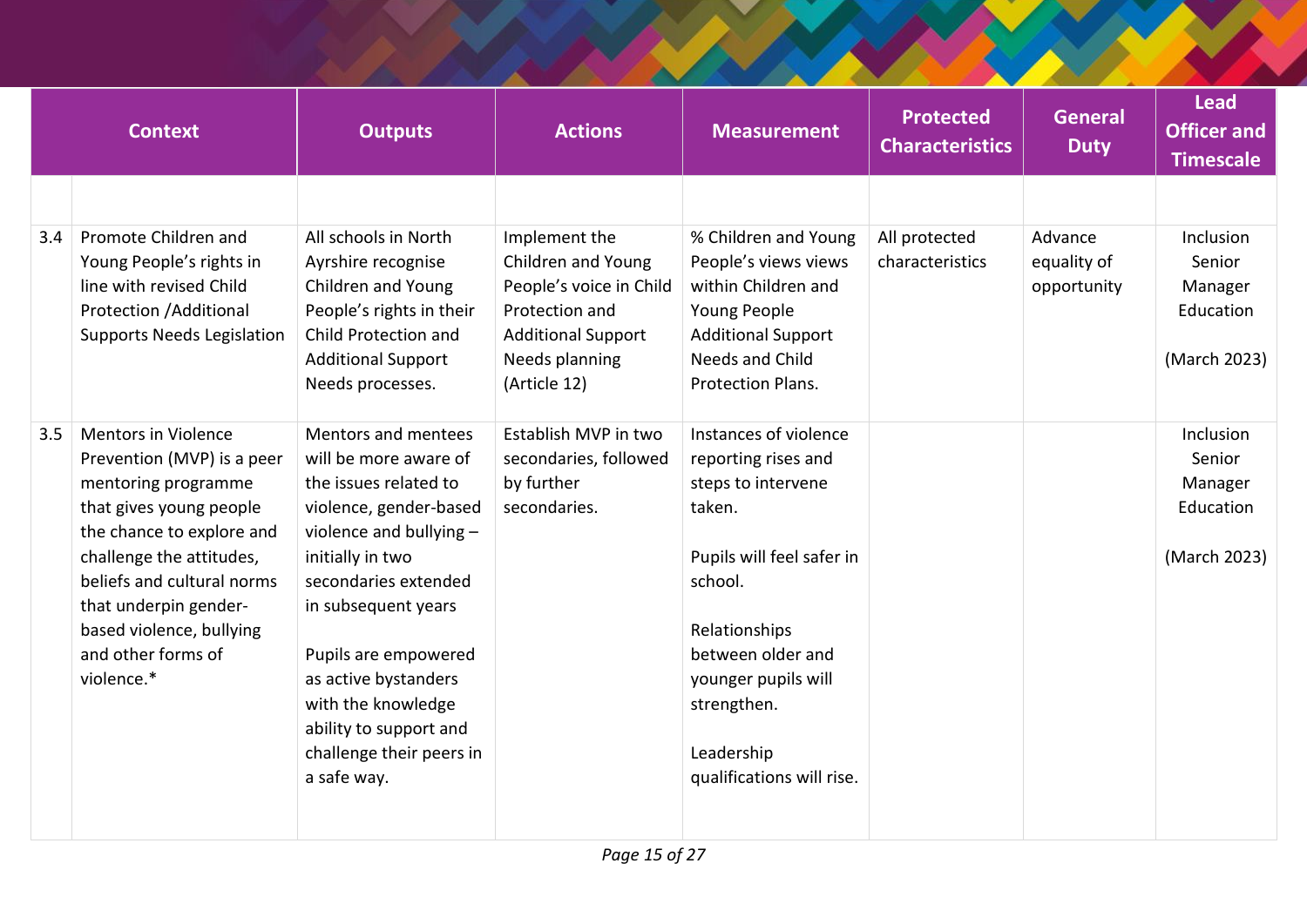| <b>Context</b> | <b>Outputs</b>                                                                                                                             | <b>Actions</b> | <b>Measurement</b>                       | <b>Protected</b><br><b>Characteristics</b> | <b>General</b><br><b>Duty</b> | <b>Lead</b><br><b>Officer and</b><br><b>Timescale</b> |
|----------------|--------------------------------------------------------------------------------------------------------------------------------------------|----------------|------------------------------------------|--------------------------------------------|-------------------------------|-------------------------------------------------------|
|                | MVP will increase in<br>pupils who are ready to                                                                                            |                | Evidence of the<br>impact of MVP will be |                                            |                               |                                                       |
|                | alert staff to safety                                                                                                                      |                | gathered through                         |                                            |                               |                                                       |
|                | concerns e.g. from a                                                                                                                       |                | staff feedback,                          |                                            |                               |                                                       |
|                | fight brewing, or a                                                                                                                        |                | attitude                                 |                                            |                               |                                                       |
|                | friend self-harming, to                                                                                                                    |                | questionnaires and                       |                                            |                               |                                                       |
|                | someone carrying a                                                                                                                         |                | focus groups,                            |                                            |                               |                                                       |
|                | sharp object into                                                                                                                          |                |                                          |                                            |                               |                                                       |
|                | school.                                                                                                                                    |                |                                          |                                            |                               |                                                       |
|                | Increased<br>communication<br>between the mentors<br>and staff will facilitate<br>proactive support being<br>put in place as<br>necessary. |                |                                          |                                            |                               |                                                       |
|                | MVP will provide pupils                                                                                                                    |                |                                          |                                            |                               |                                                       |
|                | with skills and                                                                                                                            |                |                                          |                                            |                               |                                                       |
|                | knowledge in a variety                                                                                                                     |                |                                          |                                            |                               |                                                       |
|                | of ways that they can                                                                                                                      |                |                                          |                                            |                               |                                                       |
|                | intervene when                                                                                                                             |                |                                          |                                            |                               |                                                       |
|                | witnessing behaviours<br>that are detrimental to                                                                                           |                |                                          |                                            |                               |                                                       |
|                | wellbeing e.g. bullying                                                                                                                    |                |                                          |                                            |                               |                                                       |
|                |                                                                                                                                            |                |                                          |                                            |                               |                                                       |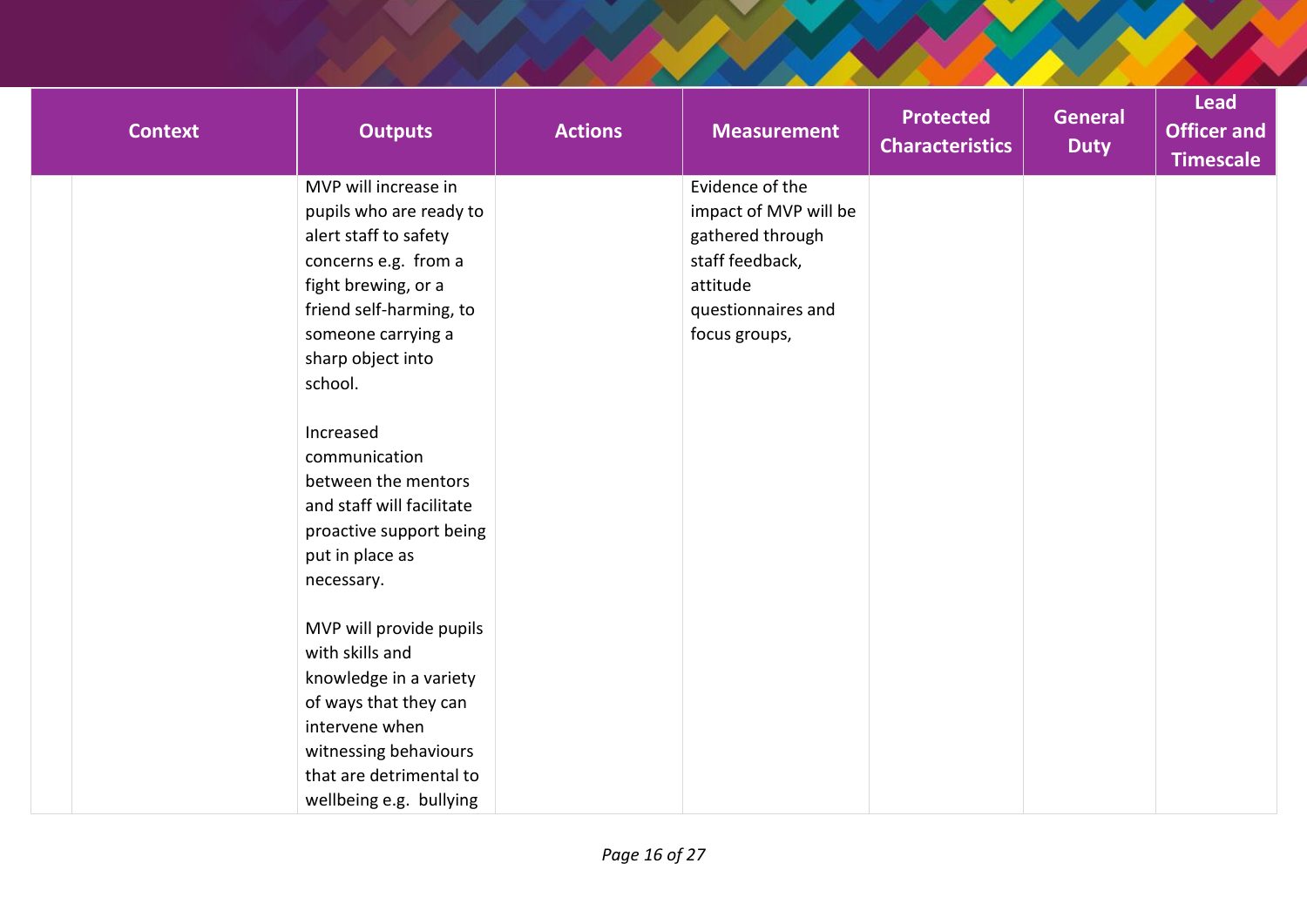| <b>Context</b> | <b>Outputs</b>                                                       | <b>Actions</b> | <b>Measurement</b> | <b>Protected</b><br><b>Characteristics</b> | <b>General</b><br><b>Duty</b> | Lead<br><b>Officer and</b><br><b>Timescale</b> |
|----------------|----------------------------------------------------------------------|----------------|--------------------|--------------------------------------------|-------------------------------|------------------------------------------------|
|                | behaviours, hate crime<br>gender-based violence.                     |                |                    |                                            |                               |                                                |
|                | MVP will improve the<br>ethos of inclusion<br>within school.         |                |                    |                                            |                               |                                                |
|                | Mentors will gain<br>confidence and the<br>enhancement of a          |                |                    |                                            |                               |                                                |
|                | range of skills in<br>leadership teamwork<br>and presentation skills |                |                    |                                            |                               |                                                |

#### **\*Mentors in Violence Prevention and Hate Crime**

- Mentors in Violence Prevention (MVP) is a peer mentoring programme that gives young people the chance to explore and challenge the attitudes, beliefs and cultural norms that underpin gender-based violence, bullying and other forms of violence. It addresses a range of behaviours including name-calling, sexting, controlling behaviour and harassment, and uses a 'by-stander' approach where individuals are not looked on as potential victims or perpetrators but as empowered and active bystanders with the ability to support and challenge their peers in a safe way.
- This is being run as a pilot project with senior phase pupils in two secondary schools at present but has been delayed due to the pandemic.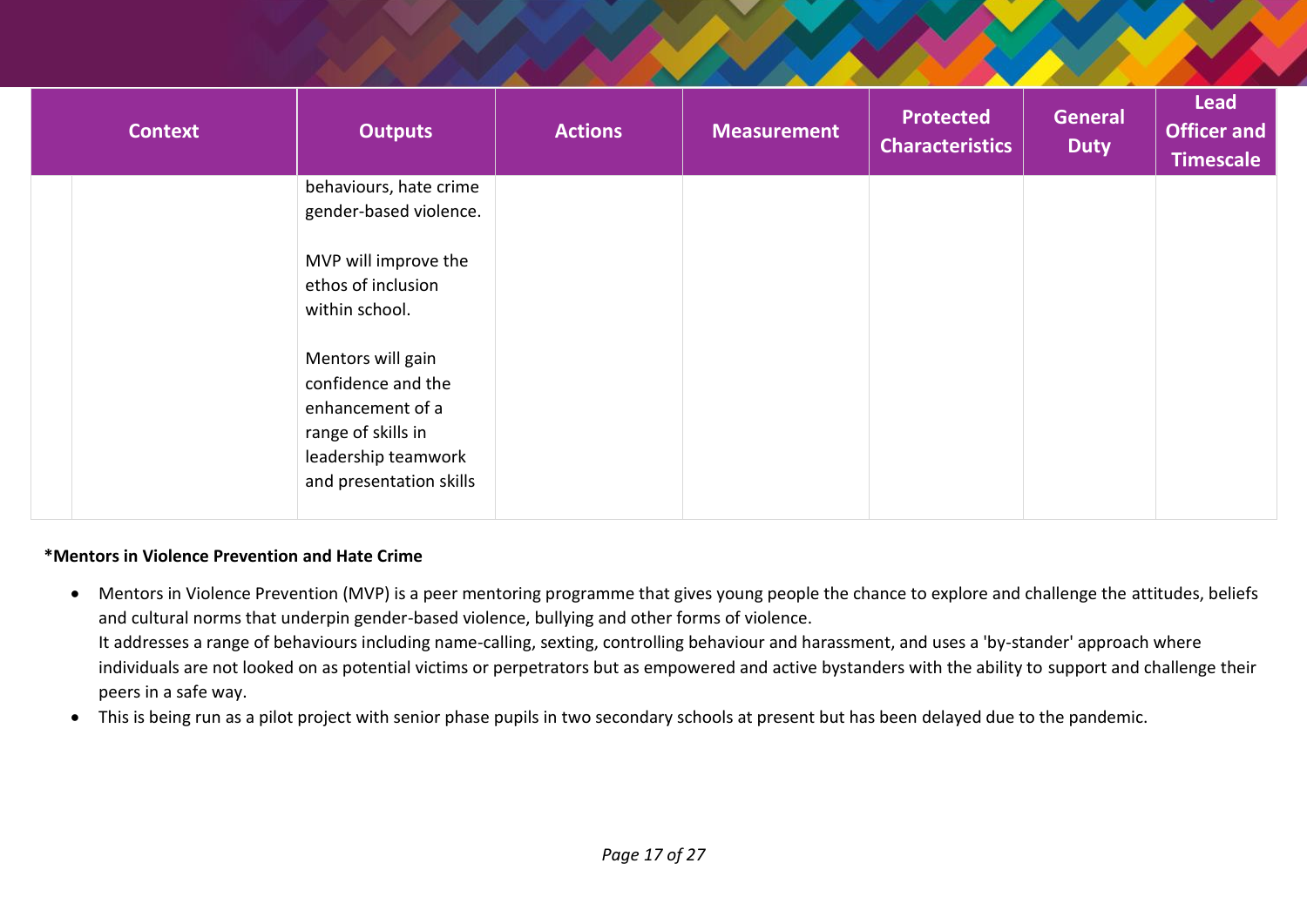| <b>Overarching Shared</b><br><b>Equality Outcome</b> | In Ayrshire, people have opportunities to fulfil their potential throughout life                                                                                                                                                                                                                                                                                                                                                      |
|------------------------------------------------------|---------------------------------------------------------------------------------------------------------------------------------------------------------------------------------------------------------------------------------------------------------------------------------------------------------------------------------------------------------------------------------------------------------------------------------------|
| National Outcomes                                    | We realise our full economic potential with more and better employment opportunities for our people<br>We are better educated, more skilled and more successful, renowned for our research and innovation<br>Our young people are successful learners, confident individuals, effective contributors and responsible citizens<br>Our children have the best start in life and are ready to succeed<br>We live longer, healthier lives |
| <b>Equality Outcome 3 C</b>                          | Our young LGBT people feel supported and have access to improved digital platforms and sources of<br>support.                                                                                                                                                                                                                                                                                                                         |
| <b>Inequality Addressed</b>                          | Young LGBT people still face many barriers in life, including discrimination and a sense of social disconnectedness.                                                                                                                                                                                                                                                                                                                  |

|     | <b>Context</b>                                                                                                                                                                                                                                                                           | <b>Outputs</b>                                               | <b>Actions</b>                                                                                                                                                                                                                                                                                             | <b>Measurement</b>                                                                               | <b>Protected</b><br><b>Characteristics</b>                   | <b>General</b><br><b>Duty</b>  | <b>Lead</b><br><b>Officer and</b><br><b>Timescale</b> |
|-----|------------------------------------------------------------------------------------------------------------------------------------------------------------------------------------------------------------------------------------------------------------------------------------------|--------------------------------------------------------------|------------------------------------------------------------------------------------------------------------------------------------------------------------------------------------------------------------------------------------------------------------------------------------------------------------|--------------------------------------------------------------------------------------------------|--------------------------------------------------------------|--------------------------------|-------------------------------------------------------|
| 3.6 | Many young LGBT people<br>can often experience a<br>sense of isolation and<br>feel they have limited<br>options to know where<br>to turn to for additional<br>support.<br>Although general<br>experiences have<br>improved for the most<br>part for people from an<br>LGBT background in | <b>Creation of LGBT</b><br>Discord space for<br>young people | Create digital space for<br>young people who identify<br>as LGBT with support staff<br>to support LGBT and<br>separate space for trans<br>young people<br>Regular digital support<br>and information sessions<br>with information and<br>guest speakers for both<br>young people and parents<br>and carers | In development.<br>Information is<br>available through our<br><b>PIES</b> information<br>system. | <b>Sexual Orientation</b><br>(LGBT)<br>Age - Young<br>People | Fostering<br>Good<br>Relations | Youth<br>Participation<br>Officer                     |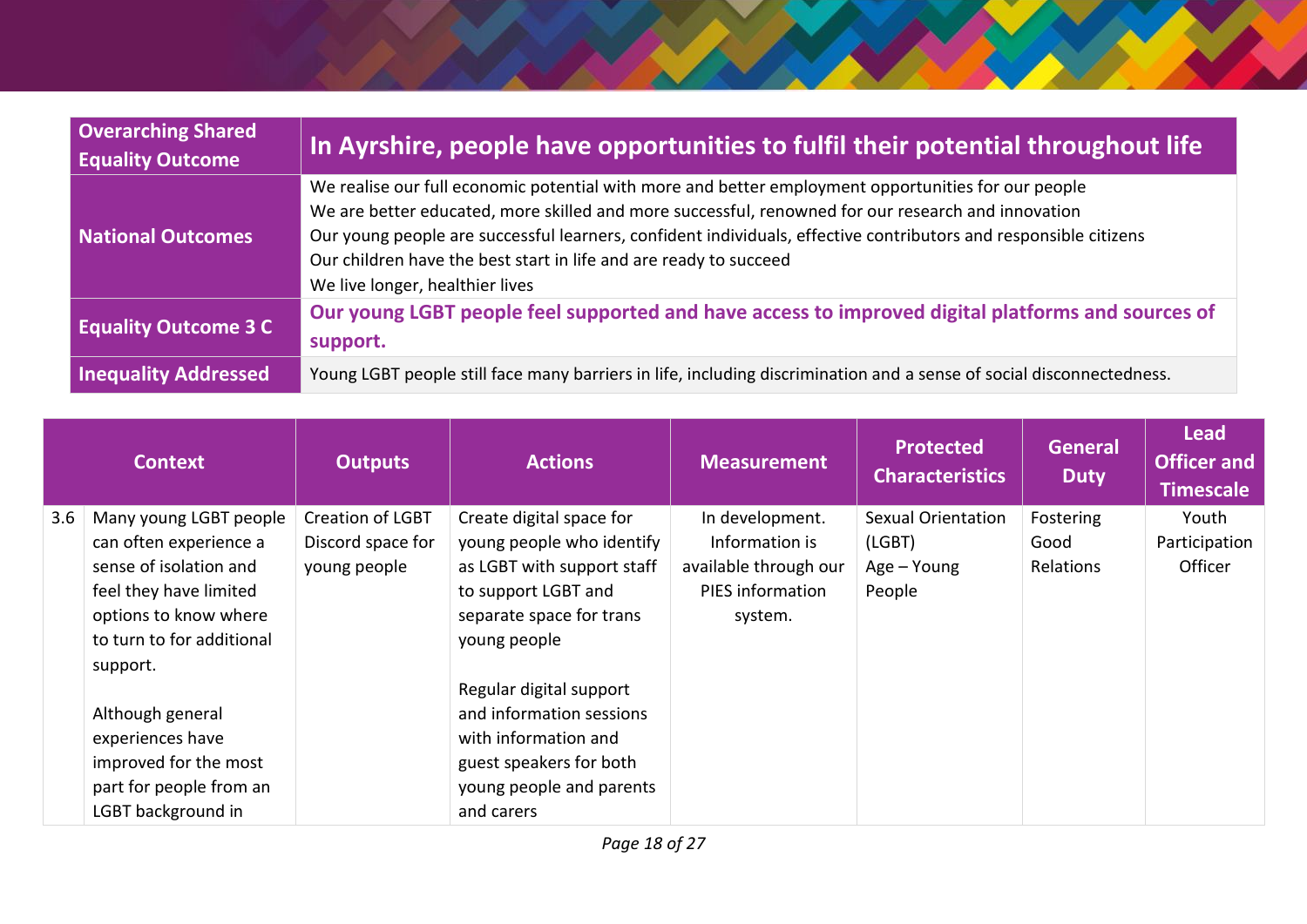| <b>Context</b>                                                                                                                                                                                                                                                                                                                            | <b>Outputs</b> | <b>Actions</b>                                                                                                                                                                                                                                                                                                                                                                                                                      | <b>Measurement</b> | <b>Protected</b><br><b>Characteristics</b> | <b>General</b><br><b>Duty</b> | <b>Lead</b><br><b>Officer and</b><br><b>Timescale</b> |
|-------------------------------------------------------------------------------------------------------------------------------------------------------------------------------------------------------------------------------------------------------------------------------------------------------------------------------------------|----------------|-------------------------------------------------------------------------------------------------------------------------------------------------------------------------------------------------------------------------------------------------------------------------------------------------------------------------------------------------------------------------------------------------------------------------------------|--------------------|--------------------------------------------|-------------------------------|-------------------------------------------------------|
| recent years, people still<br>experience prejudice,<br>bullying and hate crime.<br><b>LGBT Youth Scotland</b><br>report on Life in Scotland<br>(2017) identified:<br>• 35% of young LGBT<br>people had<br>experienced hate<br>crime in the last year.<br>• 71% experienced<br>bullying in school (82%<br>for young transgender<br>people) |                | <b>Connected Communities</b><br>(Youth) have signed up to<br>achieve the LGBT Silver<br>Charter Mark - which<br>includes specific LGBT<br><b>Awareness and Trans</b><br>Awareness training for all<br>staff. The Charter<br>https://www.lgbtyouth.org.<br>uk/the-lgbt-charter/the-<br>lgbt-charter/<br>Regular Social Media<br>content that shares<br>support and resources for<br>LGBT+ through all our<br>social media channels - |                    |                                            |                               |                                                       |
|                                                                                                                                                                                                                                                                                                                                           |                | linking into local and<br>national support.                                                                                                                                                                                                                                                                                                                                                                                         |                    |                                            |                               |                                                       |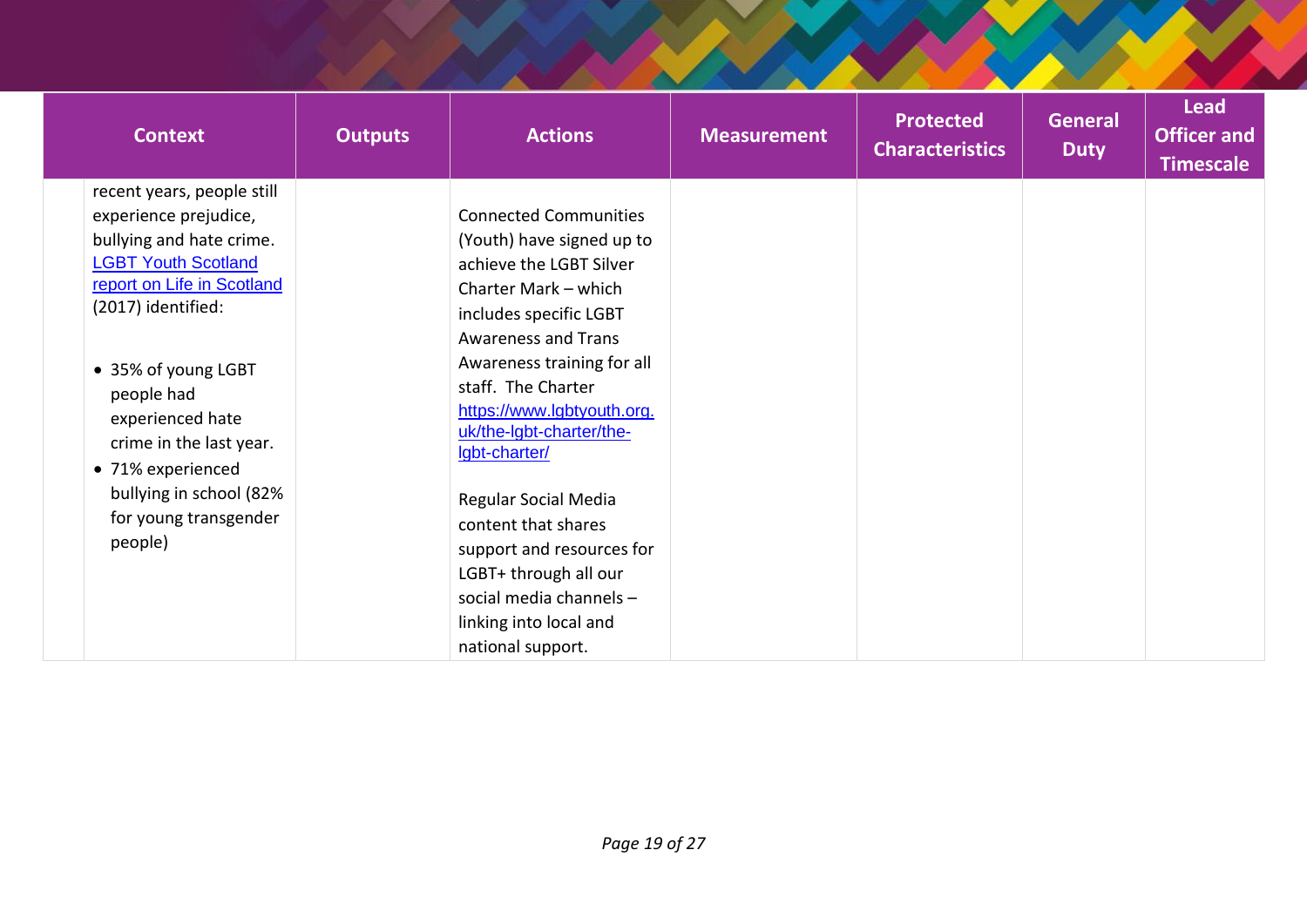| <b>Overarching Shared</b><br><b>Equality Outcome</b> | In Ayrshire, people have opportunities to fulfil their potential throughout life                                                                                                                                                                                                                                                                                                                                                      |
|------------------------------------------------------|---------------------------------------------------------------------------------------------------------------------------------------------------------------------------------------------------------------------------------------------------------------------------------------------------------------------------------------------------------------------------------------------------------------------------------------|
| <b>National Outcomes</b>                             | We realise our full economic potential with more and better employment opportunities for our people<br>We are better educated, more skilled and more successful, renowned for our research and innovation<br>Our young people are successful learners, confident individuals, effective contributors and responsible citizens<br>Our children have the best start in life and are ready to succeed<br>We live longer, healthier lives |
| <b>Equality Outcome 3 D</b>                          | Support the integration of our refugee population into life in North Ayrshire.                                                                                                                                                                                                                                                                                                                                                        |
| <b>Inequality Addressed</b>                          | Refugees often arrive with little understanding of English language and from a different culture from the local<br>population, leading to reduced access to services, employment and sources of support.                                                                                                                                                                                                                              |

|     | <b>Context</b>                                                                                                                                                                                                                                                                                 | <b>Outputs</b>                                                                           | <b>Actions</b>                                                                                                                                                                                                                                                                                   | <b>Measurement</b>                                                                                                                                                     | <b>Protected</b><br><b>Characteristics</b> | <b>General</b><br><b>Duty</b>  | <b>Lead</b><br><b>Officer and</b><br><b>Timescale</b> |
|-----|------------------------------------------------------------------------------------------------------------------------------------------------------------------------------------------------------------------------------------------------------------------------------------------------|------------------------------------------------------------------------------------------|--------------------------------------------------------------------------------------------------------------------------------------------------------------------------------------------------------------------------------------------------------------------------------------------------|------------------------------------------------------------------------------------------------------------------------------------------------------------------------|--------------------------------------------|--------------------------------|-------------------------------------------------------|
| 3.7 | In line with the New Scots:<br>refugee integration<br>strategy 2018 to 2022 we<br>are working together to<br>support refugees, asylum<br>seekers and our<br>communities to be<br>involved in building<br>stronger, resilient<br>communities which enable<br>everyone to be active<br>citizens. | Development of<br>New Scots forums<br>for men, women<br>and youth<br>community<br>groups | Create refugee-led<br>groups at a local level<br>Enable collective<br>identification of issues<br>and engagement with<br>services.<br>Build knowledge and<br>skills for organisational<br>development such as<br>governance, employing<br>staff, asset transfer and<br>registering as a charity. | Number of new Scots<br>forums for men,<br>women and youth<br>community groups.<br>Participation in New<br>Scots forums for men,<br>women and youth<br>community groups | Religion and belief,<br>Race               | Fostering<br>good<br>relations | Engagement<br>and<br>Participation<br>Officer         |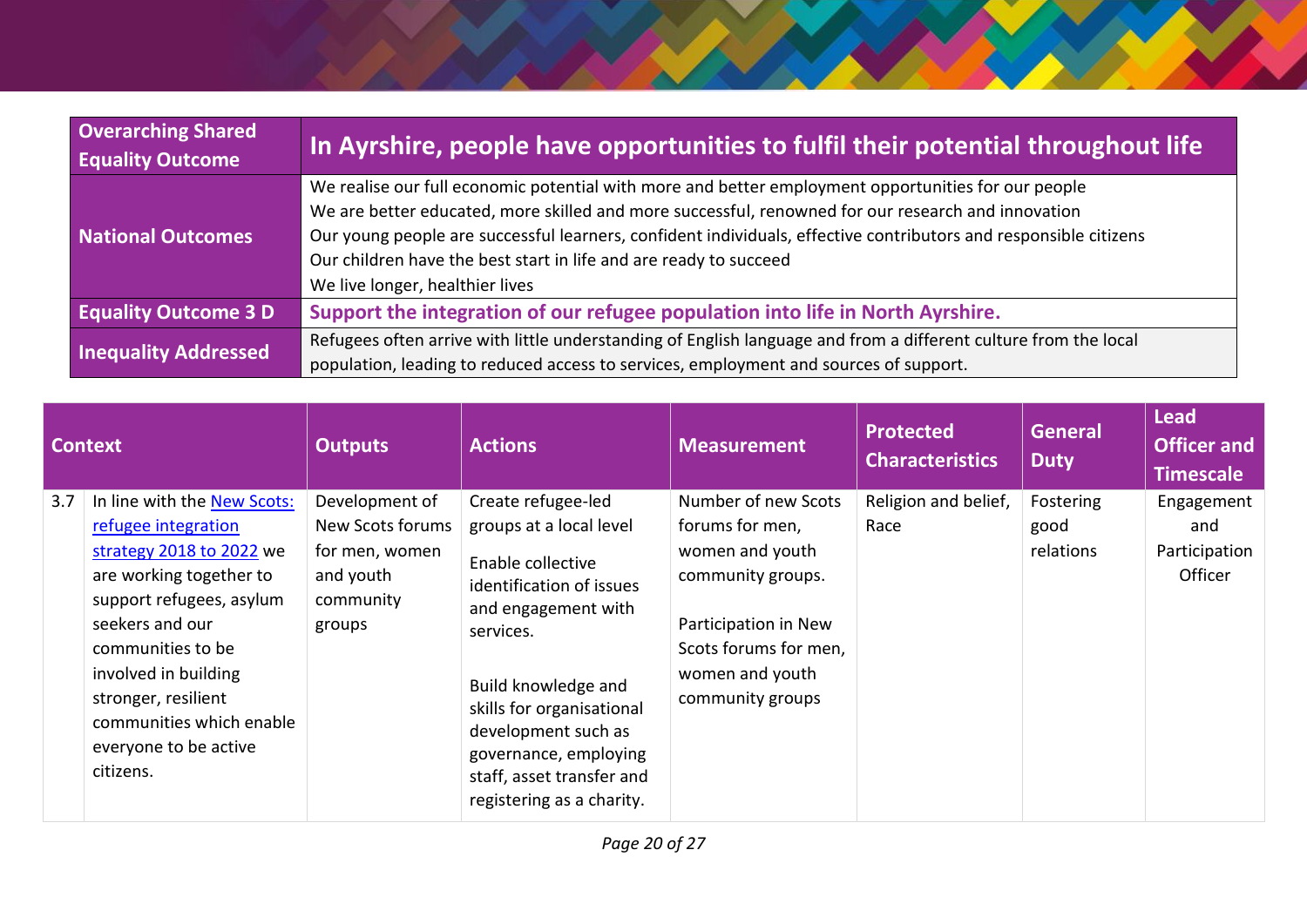| <b>Context</b>                                                                                     | <b>Outputs</b> | <b>Actions</b>                                                                                                                              | <b>Measurement</b> | <b>Protected</b><br><b>Characteristics</b> | <b>General</b><br><b>Duty</b> | <b>Lead</b><br><b>Officer and</b><br><b>Timescale</b> |
|----------------------------------------------------------------------------------------------------|----------------|---------------------------------------------------------------------------------------------------------------------------------------------|--------------------|--------------------------------------------|-------------------------------|-------------------------------------------------------|
| We are part of the Syrian<br>Refugee Resettlement<br>Programme and currently<br>host 201 refugees. |                | Assess and meet the<br>needs of refugee<br>community members.                                                                               |                    |                                            |                               |                                                       |
|                                                                                                    |                | Facilitate the<br>participation of refugees<br>in forums as well as<br>other activities of local<br>authorities and other<br>public bodies. |                    |                                            |                               |                                                       |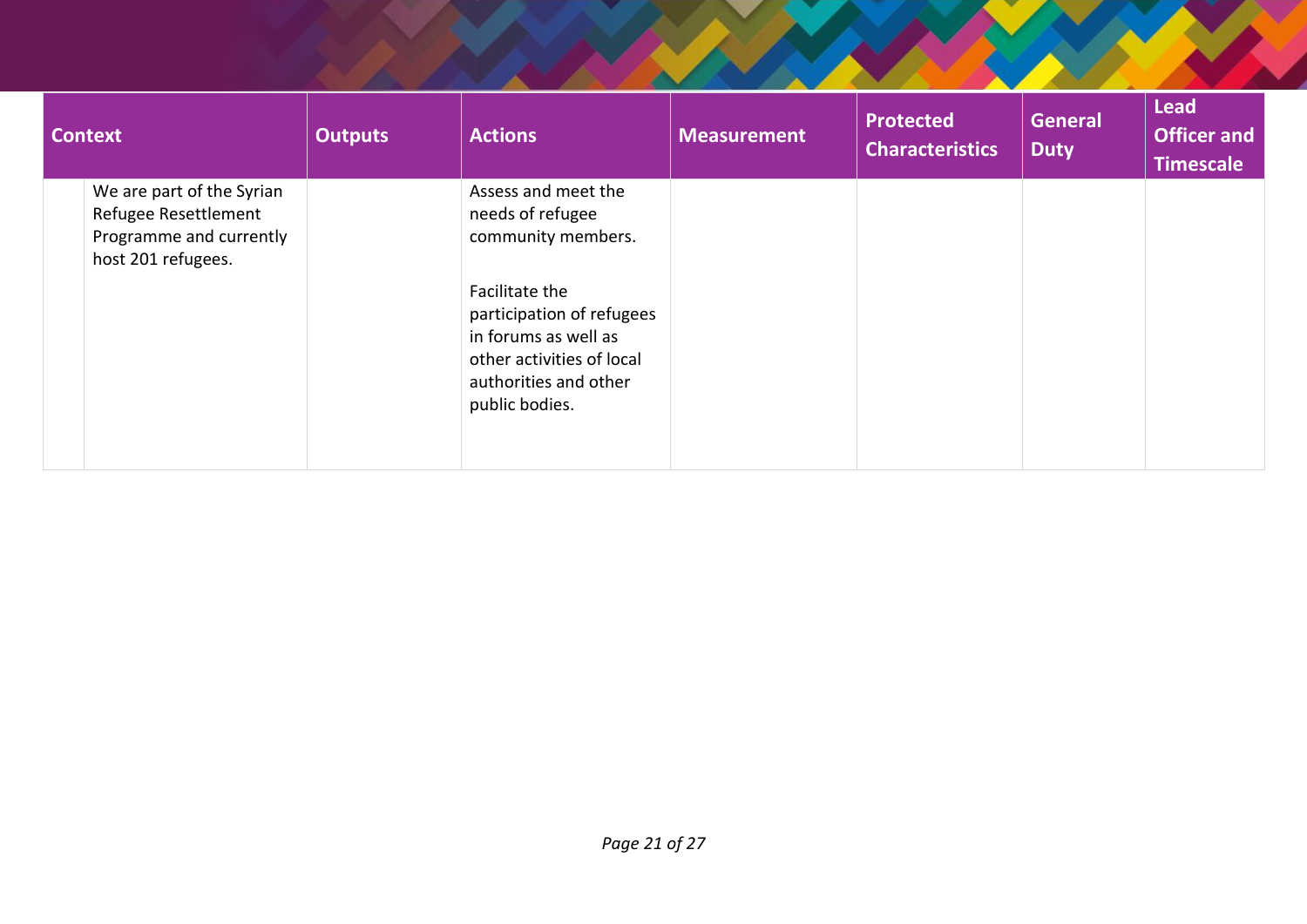| <b>Overarching Shared</b><br><b>Equality Outcome</b> | In Ayrshire, public bodies will be inclusive and diverse employers                                                                                                                                        |
|------------------------------------------------------|-----------------------------------------------------------------------------------------------------------------------------------------------------------------------------------------------------------|
| <b>National Outcomes</b>                             | We realise our full economic potential with more and better employment opportunities for our people<br>We are better educated, more skilled and more successful, renowned for our research and innovation |
| <b>Equality Outcome 4A</b>                           | Our BAME, disabled and LGBT+ employees have safe and supportive work environments to thrive,<br>and we are seen as an employer of choice                                                                  |
| <b>Inequality Addressed</b>                          | BAME, disabled and LGBT+ staff lack access to peer support which can lead to isolation and low morale at work                                                                                             |

|     | <b>Context</b>                                        | <b>Outputs</b>                         | <b>Actions</b>                                    | <b>Measurement</b>        | <b>Protected</b><br><b>Characteristics</b> | <b>General</b><br><b>Duty</b> | <b>Lead</b><br><b>Officer</b><br>and<br><b>Timescale</b> |
|-----|-------------------------------------------------------|----------------------------------------|---------------------------------------------------|---------------------------|--------------------------------------------|-------------------------------|----------------------------------------------------------|
| 4.1 | People with certain                                   | Establishment of a                     | Explore with colleagues                           | <b>BAME</b> staff network | Race                                       | Eliminate                     |                                                          |
|     | protected characteristics<br>face discrimination both | safe and supportive<br>environment for | the desire to establish a<br><b>BAME</b> employee | established               |                                            | Discrimination                | <b>March 2022</b>                                        |
|     | in employment and the                                 | employees who                          | network either locally                            |                           |                                            | Advance                       |                                                          |
|     | wider environment due                                 | identify with a                        | or with employees                                 |                           |                                            | Equality of                   |                                                          |
|     | to their protected                                    | particular protected                   | from South and East                               |                           |                                            | Opportunity                   |                                                          |
|     | characteristics and                                   | characteristic                         | Ayrshire Council                                  |                           |                                            |                               |                                                          |
|     | combination of protected<br>characteristics.          |                                        | Following the                                     | LGBT+ staff network       |                                            | Foster good<br>relations      |                                                          |
|     |                                                       |                                        | successful introduction                           | established               | Sexual orientation,<br>Gender re-          |                               | March 2024                                               |
|     | Employee network                                      |                                        | of an Employee                                    |                           | assignment                                 |                               |                                                          |
|     | groups can transform the                              |                                        | Disability Forum,                                 |                           |                                            |                               |                                                          |
|     | experiences of employees                              |                                        | explore with the                                  |                           |                                            |                               |                                                          |
|     | representing different                                |                                        | workforce the desire to                           |                           |                                            |                               |                                                          |
|     | and specific groups from                              |                                        |                                                   |                           |                                            |                               |                                                          |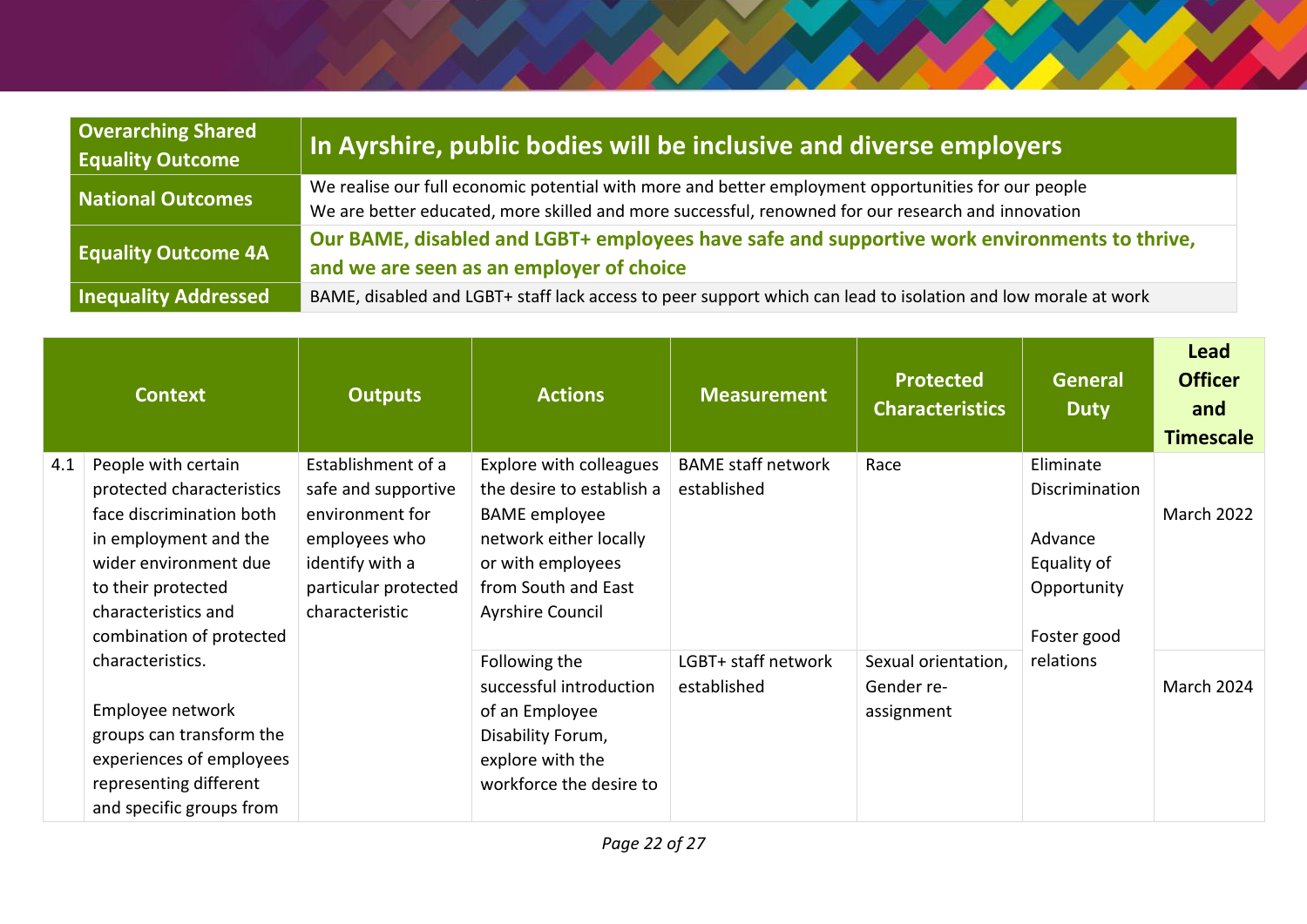|     | <b>Context</b>                                                                                                                                                                                                                                                                                                                                                                                             | <b>Outputs</b>                                                                                                                                            | <b>Actions</b>                                                                                                                        | <b>Measurement</b>                                                     | <b>Protected</b><br><b>Characteristics</b> | <b>General</b><br><b>Duty</b>                                                                    | <b>Lead</b><br><b>Officer</b><br>and<br><b>Timescale</b> |
|-----|------------------------------------------------------------------------------------------------------------------------------------------------------------------------------------------------------------------------------------------------------------------------------------------------------------------------------------------------------------------------------------------------------------|-----------------------------------------------------------------------------------------------------------------------------------------------------------|---------------------------------------------------------------------------------------------------------------------------------------|------------------------------------------------------------------------|--------------------------------------------|--------------------------------------------------------------------------------------------------|----------------------------------------------------------|
|     | diverse communities. We<br>aim to build upon on our<br>successful employee<br>disability forum by<br>scoping the possibility of<br>developing BAME and<br>LGBT+ groups                                                                                                                                                                                                                                     |                                                                                                                                                           | establish a LGBT+ staff<br>network                                                                                                    |                                                                        |                                            |                                                                                                  |                                                          |
| 4.2 | The benefits of a more<br>diverse and inclusive<br>organisational culture are<br>widely known and<br>acknowledged. From an<br>equality and impartiality<br>standpoint there can be<br>no doubt that fairer<br>organisations, support a<br>more equal society<br>including nurturing and<br>developing greater talent<br>from a much more<br>enriched and varied pool<br>of candidates in the<br>workforce. | Our vacancies are<br>advertised through<br>specialised<br>partnership<br>organisations who<br>target and support<br>protected<br>characteristic<br>groups | Contact specialist<br>organisations to seek<br>opportunities to<br>advertise our vaccines<br>to a more diverse range<br>of candidates | Number of partner<br>organisations<br>advertising Council<br>vacancies | All Protected<br>Characteristics           | Eliminate<br>Discrimination<br>Advance<br>Equality of<br>Opportunity<br>Foster good<br>relations | <b>March 2022</b>                                        |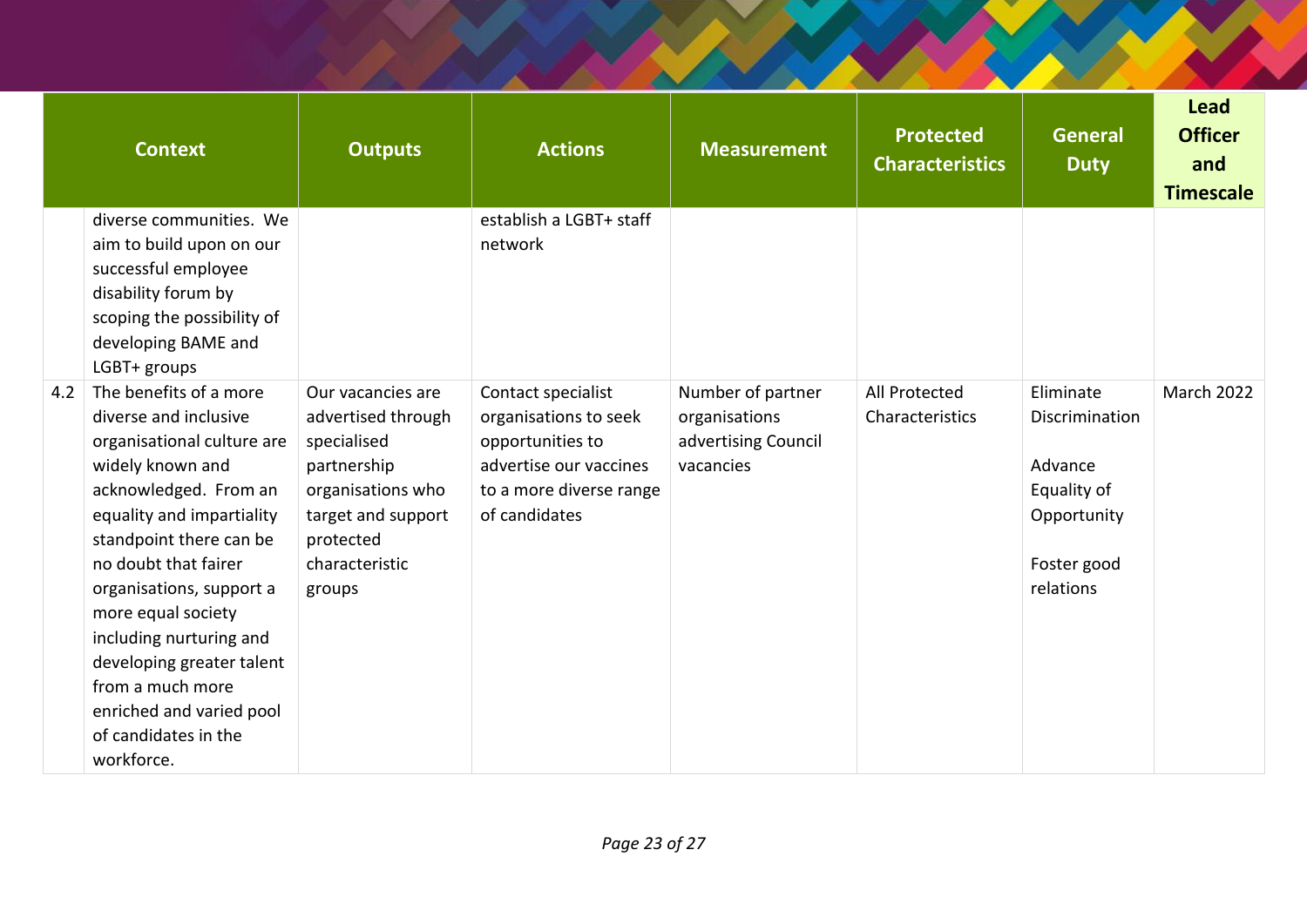| <b>Overarching Shared</b><br><b>Equality Outcome</b> | In Ayrshire, public bodies will be inclusive and diverse employers                                                                                                                                                                                                     |
|------------------------------------------------------|------------------------------------------------------------------------------------------------------------------------------------------------------------------------------------------------------------------------------------------------------------------------|
| National Outcomes                                    | We realise our full economic potential with more and better employment opportunities for our people<br>We are better educated, more skilled and more successful, renowned for our research and innovation                                                              |
| <b>Equality Outcome 4B</b>                           | Enhanced opportunities for people with communication difficulties to fully express their skills,<br>personality and ability as part of the application process for employment and skills development<br>programmes.                                                    |
| <b>Inequality Addressed</b>                          | People with Learning Disabilities often struggle to complete standard application forms that allow them to express their<br>skills, personality and abilities, leading to missed opportunities to engage in employment, training and skills development<br>programmes. |

| <b>Context</b> |                             | <b>Outputs</b>         | <b>Actions</b>         | <b>Measurement</b>   | <b>Protected</b><br><b>Characteristics</b> | <b>General</b><br><b>Duty</b> | <b>Lead</b><br><b>Officer</b><br>and<br><b>Timescale</b> |
|----------------|-----------------------------|------------------------|------------------------|----------------------|--------------------------------------------|-------------------------------|----------------------------------------------------------|
| 4.3            | The See Me CV aims to       | Our Modern             | Pilot the See Me CV    | Number of people     | Disability;                                | Advance                       | August                                                   |
|                | increase employment         | Apprentice roles       | initiative with Modern | who disclose they    | As the programme                           | Equality of                   | 2021                                                     |
|                | opportunities for disabled  | provide an alternative | Apprentice roles and   | have a disability    | widens out, other                          | Opportunity                   |                                                          |
|                | candidates.                 | mechanism within the   | review following       |                      | people with                                |                               |                                                          |
|                |                             | recruitment process    | three calendar         | Number of disabled   | written                                    | Foster good                   |                                                          |
|                | The See Me CV supports our  | for disabled           | months to potentially  | applicants who       | communication                              | relations                     |                                                          |
|                | commitment to providing     | candidates to          | open across the        | provide a See Me CV  | challenges may                             |                               |                                                          |
|                | an inclusive and fully      | demonstrate they       | Council for all        |                      | also benefit from                          | Minimising                    |                                                          |
|                | accessible recruitment      | meet the essential     | disabled individuals.  | Recruiting Managers' | this initiative                            | potential for                 |                                                          |
|                | process to reduce/minimise  | criteria of the post.  |                        | feedback on whether  |                                            | discrimination,               |                                                          |
|                | barriers and promote a fair |                        | Following successful   | the See Me CV added  |                                            | through                       | April 2022                                               |
|                | playing field. Promoting a  |                        | pilot of the See Me CV | value to the process |                                            | improved                      |                                                          |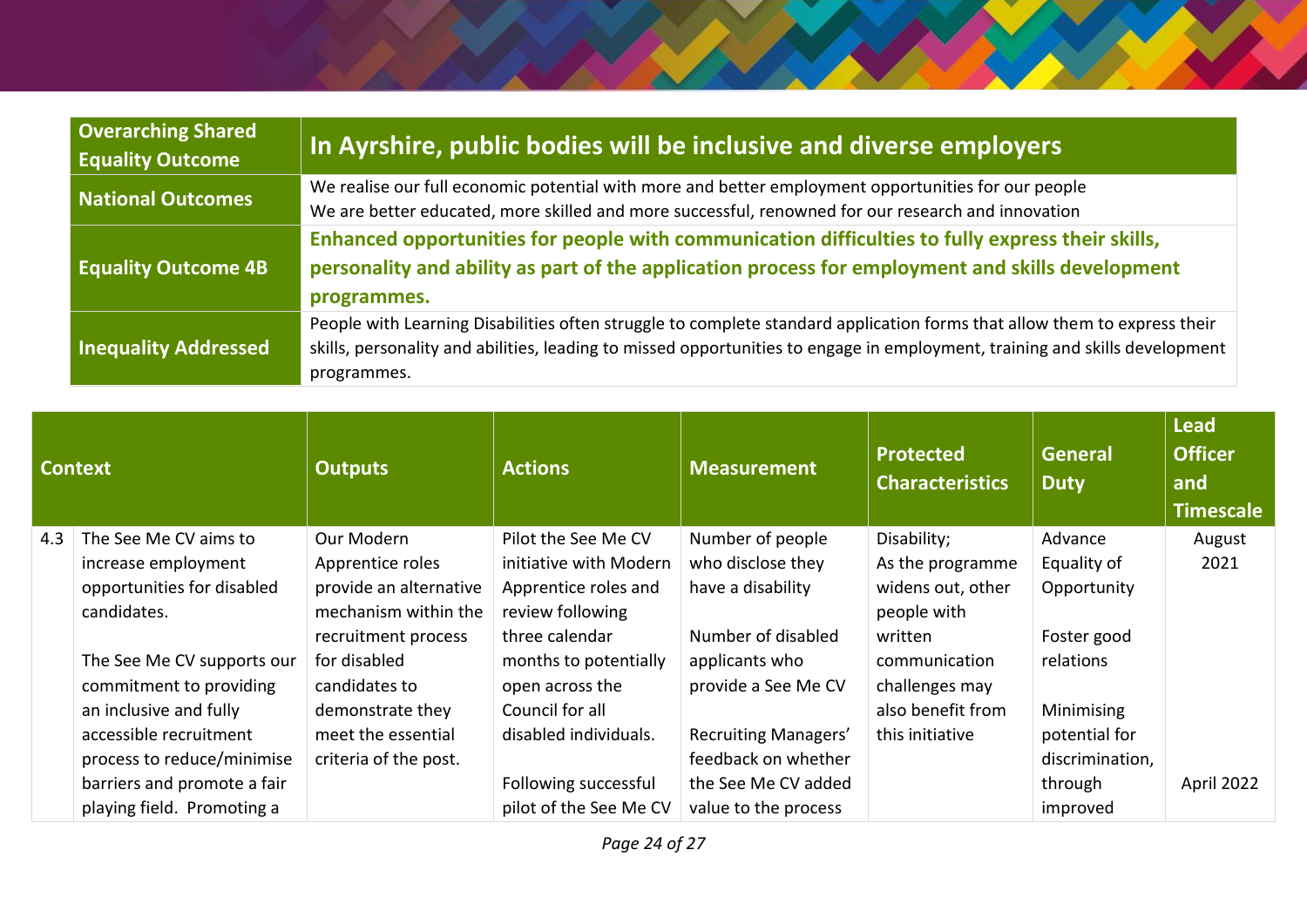| <b>Context</b>                                                                                                                                                                                                                                                                                                                                                                                                                                                                                                                                                   | <b>Outputs</b> | <b>Actions</b>                                                              | <b>Measurement</b>                                                                                            | <b>Protected</b><br><b>Characteristics</b> | <b>General</b><br><b>Duty</b>                        | <b>Lead</b><br><b>Officer</b><br>and<br><b>Timescale</b> |
|------------------------------------------------------------------------------------------------------------------------------------------------------------------------------------------------------------------------------------------------------------------------------------------------------------------------------------------------------------------------------------------------------------------------------------------------------------------------------------------------------------------------------------------------------------------|----------------|-----------------------------------------------------------------------------|---------------------------------------------------------------------------------------------------------------|--------------------------------------------|------------------------------------------------------|----------------------------------------------------------|
| fair, diverse and inclusive<br>recruitment process by<br>providing alternative<br>mechanisms for disabled<br>individuals will increase<br>their opportunity of<br>securing employment with<br>North Ayrshire Council. It<br>will help to negate<br>preconceived ideas of<br>disabilities and health<br>conditions and will also<br>educate and improve<br>employee awareness.<br>The See Me CV may also<br>encourage applicants to<br>disclose they have a<br>disability sooner as they can<br>access the appropriate<br>supports and alternative<br>mechanisms. |                | scheme we will<br>consider the longer<br>term roll out of the<br>programme. | Applicants feedback<br>on how accessible the<br>See Me CV service<br>was and any<br>improvements<br>required. |                                            | education and<br>awareness<br>among our<br>managers. |                                                          |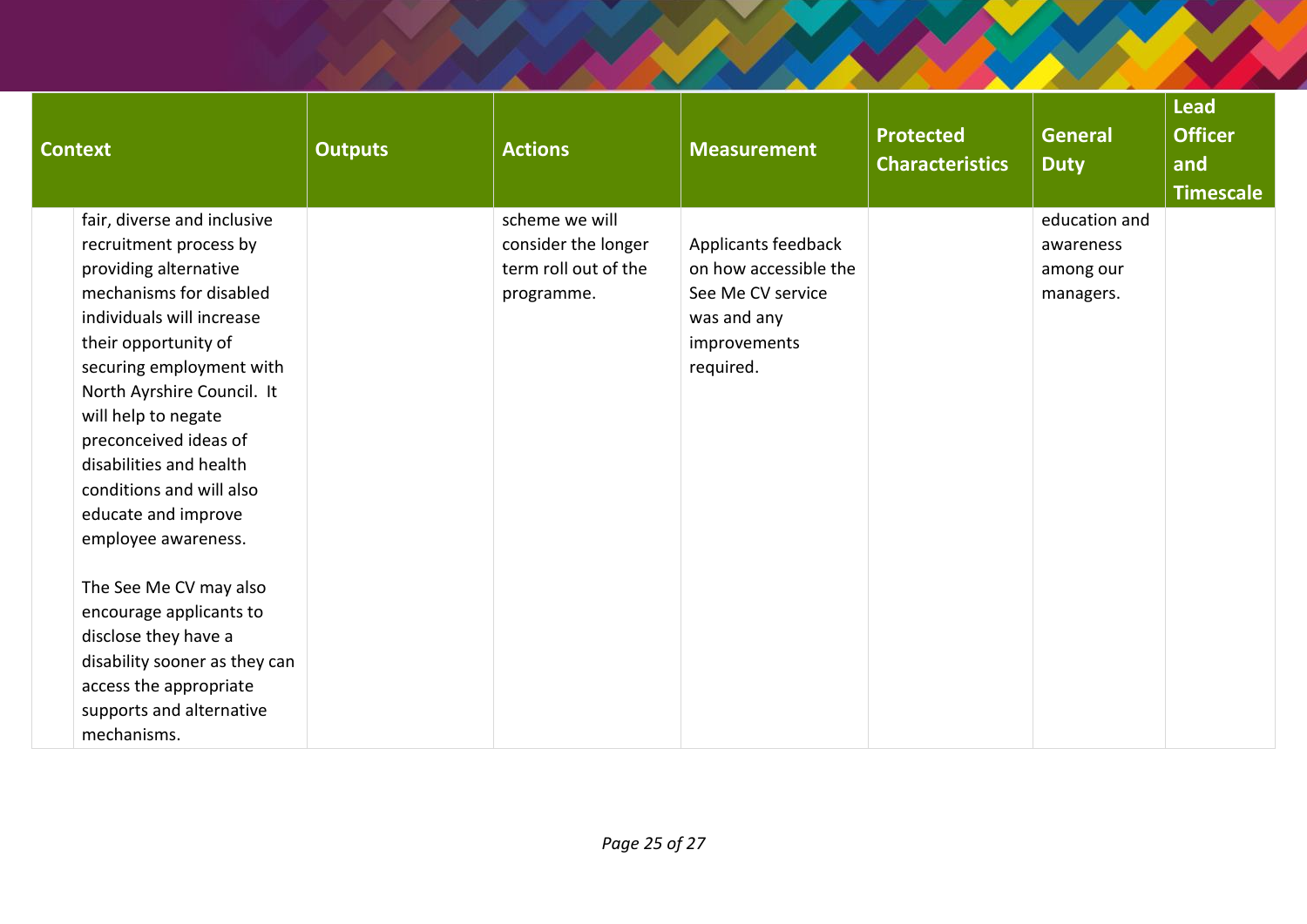| <b>Overarching Shared</b><br><b>Equality Outcome</b> | In Ayrshire, public bodies will be inclusive and diverse employers                                                                                                                                        |
|------------------------------------------------------|-----------------------------------------------------------------------------------------------------------------------------------------------------------------------------------------------------------|
| <b>National Outcomes</b>                             | We realise our full economic potential with more and better employment opportunities for our people<br>We are better educated, more skilled and more successful, renowned for our research and innovation |
| <b>Equality Outcome 4C</b>                           | Our understanding of race employment issues is improved to ensure we maintain robust<br>employment practices                                                                                              |
| <b>Inequality Addressed</b>                          | National research indicates that there is an ethnicity employment gap across employers in Scotland.                                                                                                       |

|     | <b>Context</b>                                                                                                                                                                                                                                                                                                                                      | <b>Outputs</b>                                                                                                                                                   | <b>Actions</b>                                                                                                                                                              | <b>Measurement</b>                                                                                                                | <b>Protected</b><br><b>Characteristic</b> | <b>General</b><br><b>Duty</b>                                                                           | <b>Lead</b><br><b>Officer</b><br>and<br><b>Timescale</b>                                                                            |
|-----|-----------------------------------------------------------------------------------------------------------------------------------------------------------------------------------------------------------------------------------------------------------------------------------------------------------------------------------------------------|------------------------------------------------------------------------------------------------------------------------------------------------------------------|-----------------------------------------------------------------------------------------------------------------------------------------------------------------------------|-----------------------------------------------------------------------------------------------------------------------------------|-------------------------------------------|---------------------------------------------------------------------------------------------------------|-------------------------------------------------------------------------------------------------------------------------------------|
| 4.4 | Following publication<br>by the Scottish Govt of<br>the Race Equality,<br><b>Employment and Skills</b><br>report, the Minister for<br><b>Business, Fair Work</b><br>and Skills wrote to<br>public sector<br>organisations<br>requesting a response<br>and what actions<br>would be taken to<br>advance the issues<br>identified in their<br>report. | Enhanced<br>recruitment<br>procedures to<br>support<br>anonymity of<br>applicants.<br>Implement more<br>diverse<br>advertising and<br>promotion of<br>vacancies. | Review of recruitment<br>procedures to adopt<br>an anonymised<br>statement process<br>prior to interview.<br>Review the 'My<br>Connections' videos<br>for diversity content | Monitor employees from<br><b>BAME</b> communities<br>reaching interview stage.<br>Videos updated to reflect<br>diverse workforce. | Race                                      | Eliminate<br>Discrimination<br>Advance<br>Equality of<br>Opportunity<br><b>Foster Good</b><br>Relations | Senior HR<br><b>Officer</b><br>(August 21)<br>HI and<br>Equalities<br>Officer<br>(annual)<br>Senior<br>L&OD<br>Officer<br>(Sept 21) |